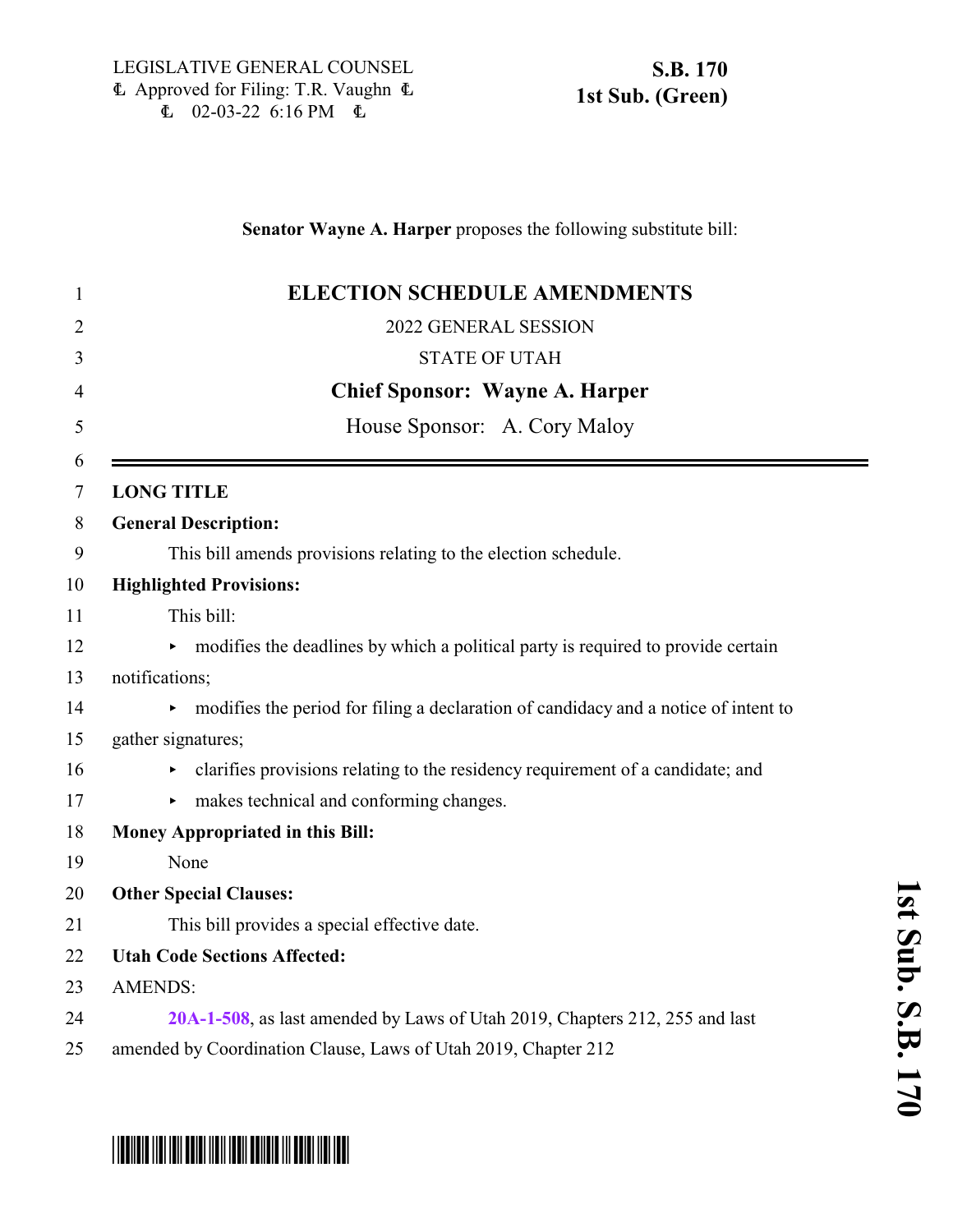<span id="page-1-0"></span>

| 26 | 20A-1-509.1, as last amended by Laws of Utah 2019, Chapter 255                                    |
|----|---------------------------------------------------------------------------------------------------|
| 27 | 20A-8-402.5, as last amended by Laws of Utah 2019, Chapter 255                                    |
| 28 | 20A-9-101, as last amended by Laws of Utah 2020, Chapter 344                                      |
| 29 | 20A-9-201, as last amended by Laws of Utah 2021, Chapters 20 and 183                              |
| 30 | 20A-9-406, as last amended by Laws of Utah 2020, Chapters 22, 31, and 49                          |
| 31 | 20A-9-407, as last amended by Laws of Utah 2021, Second Special Session, Chapter 6                |
| 32 | 20A-9-408, as last amended by Laws of Utah 2021, Second Special Session, Chapter 6                |
| 33 | 20A-9-502, as last amended by Laws of Utah 2018, Chapter 11                                       |
| 34 | 20A-9-503, as last amended by Laws of Utah 2020, Chapter 22                                       |
| 35 | 20A-14-203, as last amended by Laws of Utah 2016, Chapter 16                                      |
| 36 | <b>ENACTS:</b>                                                                                    |
| 37 | 20A-9-201.5, Utah Code Annotated 1953                                                             |
| 38 |                                                                                                   |
| 39 | Be it enacted by the Legislature of the state of Utah:                                            |
| 40 | Section 1. Section 20A-1-508 is amended to read:                                                  |
| 41 | 20A-1-508. Midterm vacancies in county elected offices -- Temporary manager --                    |
| 42 | Interim replacement.                                                                              |
| 43 | (1) As used in this section:                                                                      |
| 44 | (a) (i) "County offices" includes the county executive, members of the county                     |
| 45 | legislative body, the county treasurer, the county sheriff, the county clerk, the county auditor, |
| 46 | the county recorder, the county surveyor, and the county assessor.                                |
| 47 | (ii) "County offices" does not include the office of county attorney, district attorney, or       |
| 48 | judge.                                                                                            |
| 49 | (b) "Party liaison" means the political party officer designated to serve as a liaison with       |
| 50 | each county legislative body on all matters relating to the political party's relationship with a |
| 51 | county as required by Section 20A-8-401.                                                          |
| 52 | $(2)$ (a) Except as provided in Subsection $(2)(d)$ , until a county legislative body appoints    |
| 53 | an interim replacement to fill a vacant county office under Subsection (3), the following shall   |
| 54 | temporarily discharge the duties of the county office as a temporary manager:                     |
| 55 | (i) for a county office with one chief deputy, the chief deputy;                                  |
| 56 | (ii) for a county office with more than one chief deputy:                                         |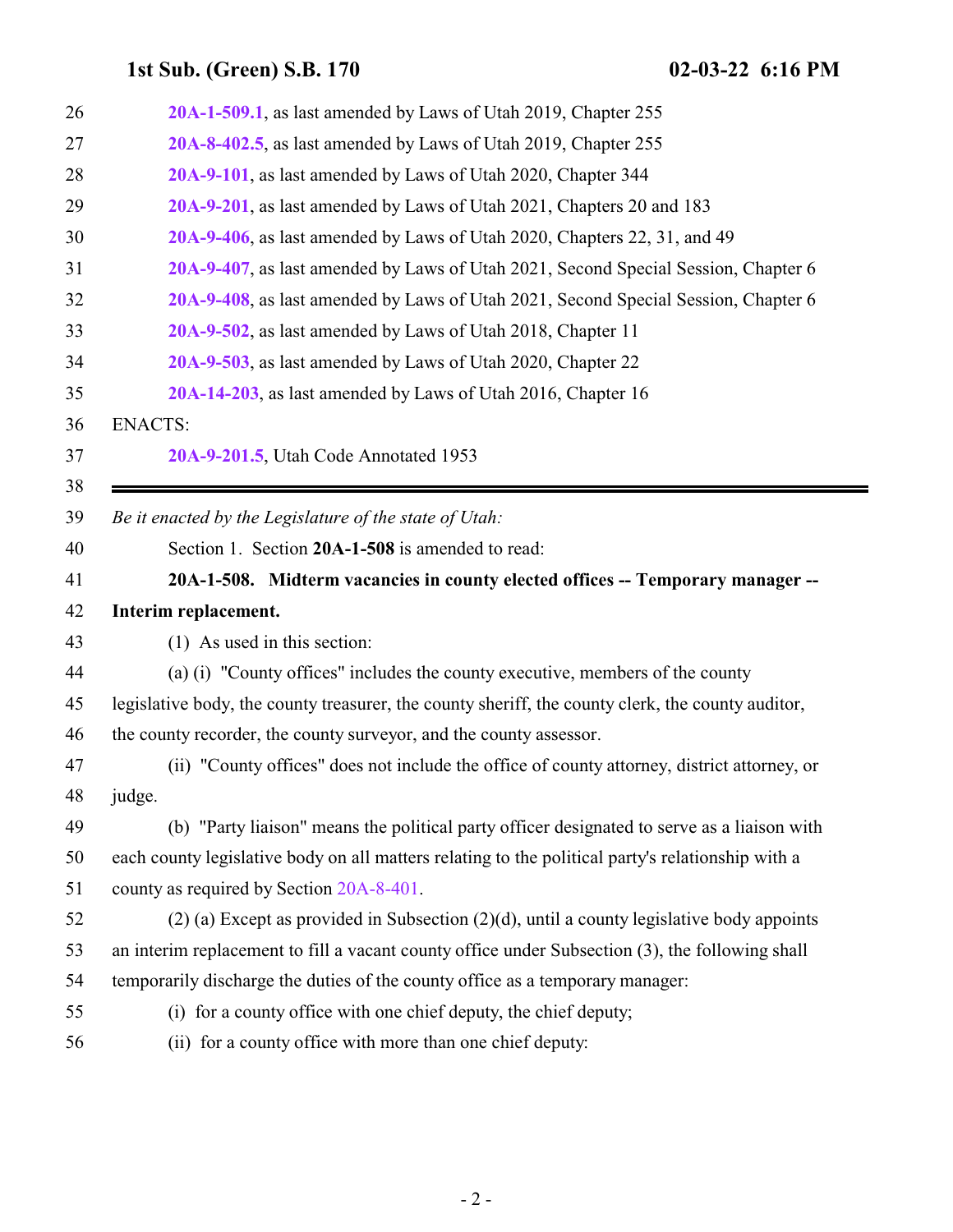(A) the chief deputy with the most cumulative time served as a chief deputy for the county office; or (B) notwithstanding Subsection (2)(a)(ii)(A), if, before the vacating county officer vacates the office, the county officer files with the county clerk a written statement designating one of the county officer's chief deputies to discharge the duties of the county office in the event the county officer vacates the office, the designated chief deputy; or (iii) for a county office without a chief deputy: (A) if one management-level employee serving under the county office has a higher-seniority management level than any other employee serving under the county office, that management-level employee; (B) if two or more management-level employees serving under the county office have the same and highest-seniority management level, the highest-seniority management-level employee with the most cumulative time served in the employee's current position; or (C) notwithstanding Subsection (2)(a)(iii)(A) or (B), if, before the vacating county officer vacates the office, the county officer files with the county clerk a written statement designating one of the county officer's employees to discharge the county officer's duties in the event the county officer vacates the office, the designated employee. (b) Except as provided in Subsection (2)(c), a temporary manager described in Subsection (2)(a) who temporarily discharges the duties of a county office holds the powers and duties of the county office until the county legislative body appoints an interim replacement under Subsection (3). (c) The temporary manager described in Subsection (2)(a) who temporarily discharges the duties of a county office: (i) may not take an oath of office for the county office as a temporary manager; (ii) shall comply with Title 17, Chapter 36, Uniform Fiscal Procedures Act for Counties, and the county's budget ordinances and policies; (iii) unless approved by the county legislative body, may not change the compensation of an employee; (iv) unless approved by the county legislative body, may not promote or demote an employee or change an employee's job title; (v) may terminate an employee only if the termination is conducted in accordance with: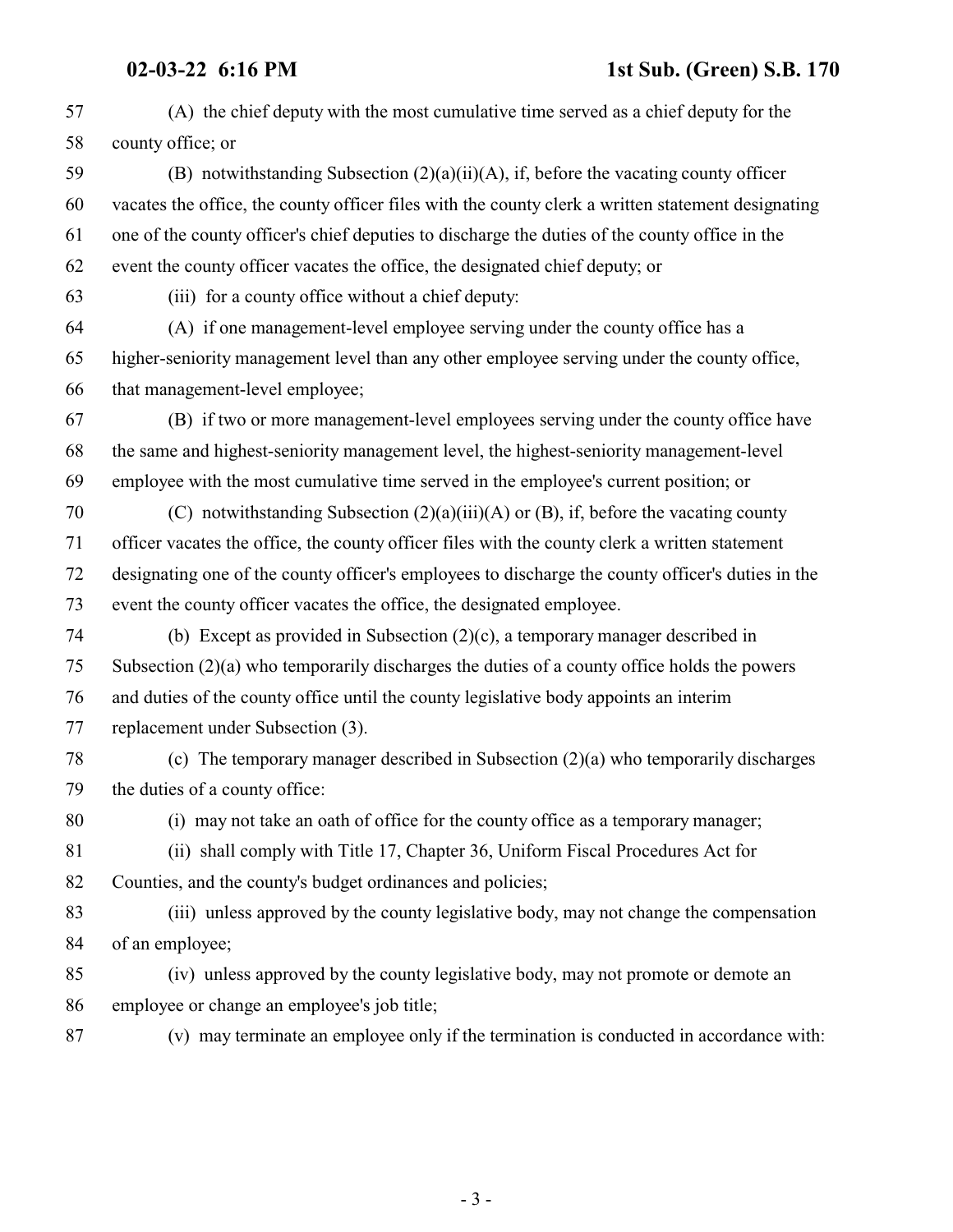| 88  | (A) personnel rules described in Subsection $17-33-5(3)$ that are approved by the county           |
|-----|----------------------------------------------------------------------------------------------------|
| 89  | legislative body; and                                                                              |
| 90  | (B) applicable law;                                                                                |
| 91  | (vi) unless approved by the county legislative body, may not exceed by more than 5%                |
| 92  | an expenditure that was planned before the county office for which the temporary manager           |
| 93  | discharges duties was vacated;                                                                     |
| 94  | (vii) except as provided in Subsection $(2)(c)(viii)$ , may not receive a change in title or       |
| 95  | compensation; and                                                                                  |
| 96  | (viii) if approved by the county legislative body, may receive a performance award                 |
| 97  | after:                                                                                             |
| 98  | (A) the county legislative body appoints an interim replacement under Subsection (3);              |
| 99  | and                                                                                                |
| 100 | (B) the interim replacement is sworn into office.                                                  |
| 101 | (d) This Subsection (2) does not apply to a vacancy in the office of county legislative            |
| 102 | body member.                                                                                       |
| 103 | (3) (a) Until a replacement is selected as provided in this section and has qualified, the         |
| 104 | county legislative body shall appoint an interim replacement to fill the vacant office by          |
| 105 | following the procedures and requirements of this Subsection (3).                                  |
| 106 | (b) (i) To appoint an interim replacement, the county legislative body shall, within 10            |
| 107 | days after the day on which the vacancy occurs, give notice of the vacancy to the party liaison    |
| 108 | of the same political party of the prior office holder and invite that party liaison to submit the |
| 109 | name of an individual to fill the vacancy.                                                         |
| 110 | (ii) That party liaison shall, before 5 p.m. within 30 days after the day on which the             |
| 111 | liaison receives the notice described in Subsection $(3)(b)(i)$ , or if the party liaison does not |
| 112 | receive the notice, before 5 p.m. within 40 days after the day on which the vacancy occurs,        |
| 113 | submit to the county legislative body the name of an individual the party selects in accordance    |
| 114 | with the party's constitution or bylaws to serve as the interim replacement.                       |
| 115 | (iii) The county legislative body shall, no later than five days after the day on which a          |
| 116 | party liaison submits the name of the individual to serve as the interim replacement, appoint the  |
| 117 | individual to serve out the unexpired term.                                                        |
| 118 | (c) (i) If the county legislative body fails to appoint an interim replacement to fill the         |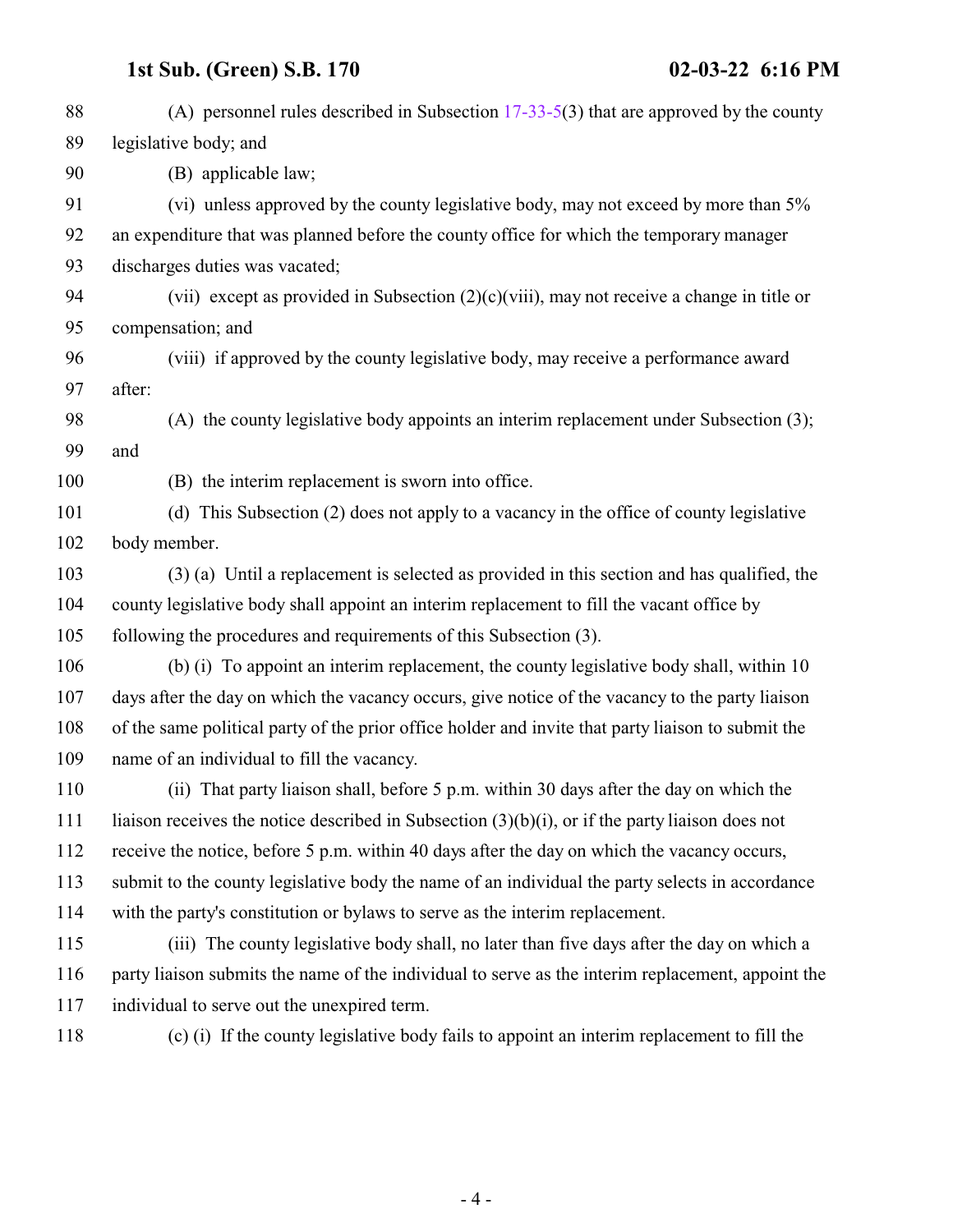| 119 | vacancy in accordance with Subsection $(3)(b)(iii)$ , the county clerk shall, no later than five days |
|-----|-------------------------------------------------------------------------------------------------------|
| 120 | after the day of the deadline described in Subsection $(3)(b)(iii)$ , send to the governor a letter   |
| 121 | that:                                                                                                 |
| 122 | (A) informs the governor that the county legislative body has failed to appoint a                     |
| 123 | replacement within the statutory time period; and                                                     |
| 124 | (B) contains the name of the individual submitted by the party liaison to fill the                    |
| 125 | vacancy.                                                                                              |
| 126 | (ii) The governor shall, within 10 days after the day on which the governor receives the              |
| 127 | letter described in Subsection $(3)(c)(i)$ , appoint the individual named by the party liaison as an  |
| 128 | interim replacement to fill the vacancy.                                                              |
| 129 | (d) An individual appointed as interim replacement under this Subsection (3) shall hold               |
| 130 | office until a successor is elected and has qualified.                                                |
| 131 | (4) (a) The requirements of this Subsection (4) apply to all county offices that become               |
| 132 | vacant if:                                                                                            |
| 133 | (i) the vacant office has an unexpired term of two years or more; and                                 |
| 134 | (ii) the vacancy occurs after the election at which the officeholder was elected, but                 |
| 135 | before the [second Friday in March of the next even-numbered year] first day of the declaration       |
| 136 | of candidacy filing period described in Section 20A-9-201.5.                                          |
| 137 | (b) (i) When the conditions described in Subsection $(4)(a)$ are met, the county clerk                |
| 138 | shall as soon as practicable, but no later than 180 days before the next regular general election,    |
| 139 | notify the public and each registered political party that the vacancy exists.                        |
| 140 | (ii) An individual intending to become a party candidate for the vacant office shall file             |
| 141 | a declaration of candidacy in accordance with:                                                        |
| 142 | (A) Chapter 9, Part 2, Candidate Qualifications and Declarations of Candidacy; and                    |
| 143 | (B) for a county commission office, Subsection $17-52a-201(6)$ or $17-52a-202(6)$ , if                |
| 144 | applicable.                                                                                           |
| 145 | (iii) An individual who is nominated as a party candidate, who qualifies as an                        |
| 146 | unaffiliated candidate for the vacant office under Chapter 9, Part 5, Candidates not Affiliated       |
| 147 | with a Party, or who qualifies as a write-in candidate for the vacant office under Chapter 9, Part    |
| 148 | 6, Write-in Candidates, shall run in the regular general election.                                    |
| 149 | $(5)$ (a) The requirements of this Subsection $(5)$ apply to all county offices that become           |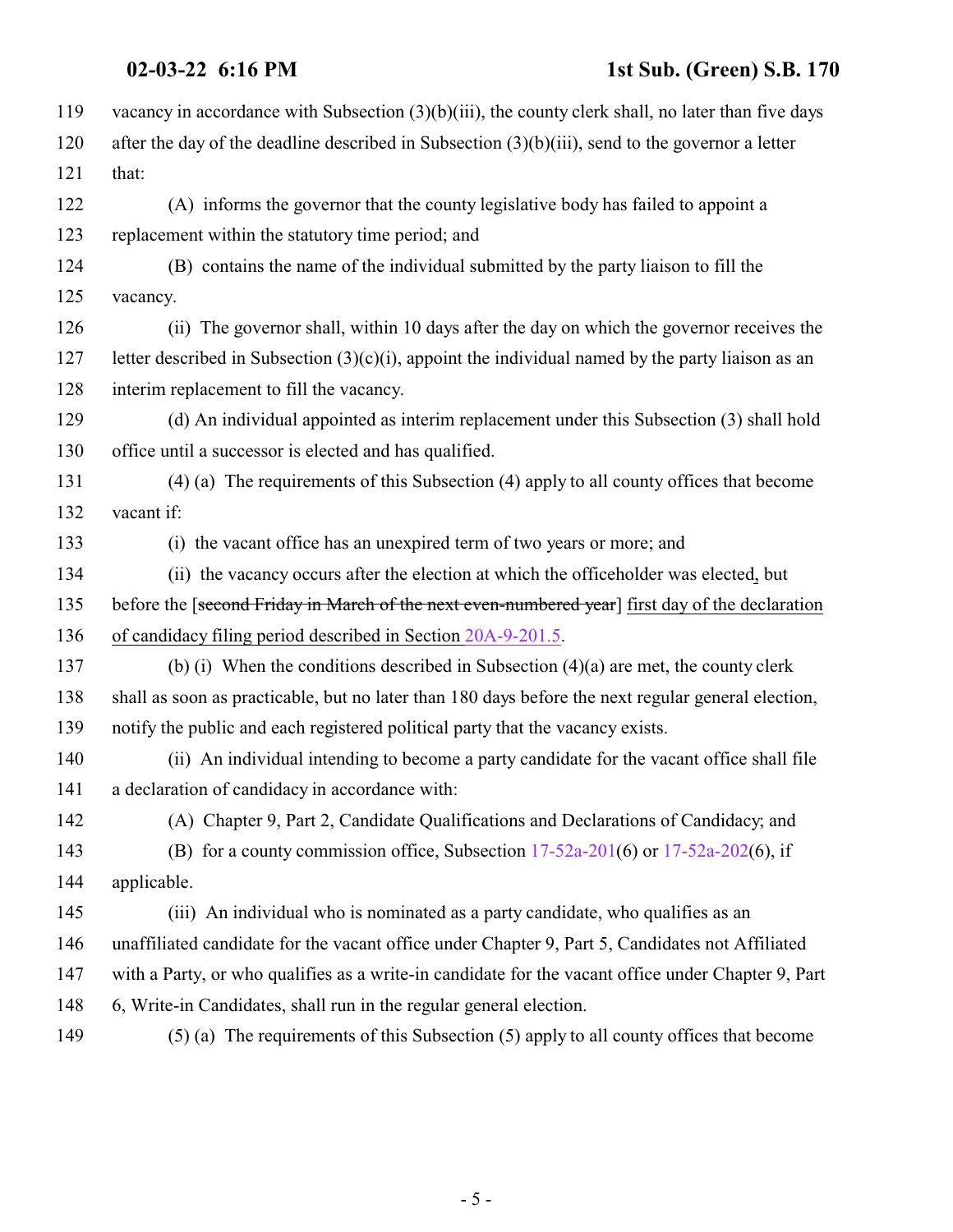| 150 | vacant if:                                                                                          |
|-----|-----------------------------------------------------------------------------------------------------|
| 151 | (i) the vacant office has an unexpired term of two years or more; and                               |
| 152 | (ii) the vacancy occurs on or after the [second Friday in March of the next                         |
| 153 | even-numbered year] first day of the declaration of candidacy filing period described in Section    |
| 154 | 20A-9-201.5, but more than 75 days before the regular primary election.                             |
| 155 | (b) When the conditions described in Subsection $(5)(a)$ are met, the county clerk shall            |
| 156 | as soon as practicable, but no later than 70 days before the next regular primary election, notify  |
| 157 | the public and each registered political party:                                                     |
| 158 | (i) that the vacancy exists; and                                                                    |
| 159 | (ii) of the deadlines described in Subsection $(5)(c)(i)$ and the deadlines established             |
| 160 | under Subsection $(5)(d)(ii)$ .                                                                     |
| 161 | (c) (i) An individual intending to become a party candidate for a vacant office shall,              |
| 162 | within five days after the day on which the notice is given, ending at the close of normal office   |
| 163 | hours on the fifth day, file a declaration of candidacy for the vacant office in accordance with:   |
| 164 | (A) Chapter 9, Part 2, Candidate Qualifications and Declarations of Candidacy; and                  |
| 165 | (B) for a county commission office, Subsection $17-52a-201(6)$ or $17-52a-202(6)$ , if              |
| 166 | applicable.                                                                                         |
| 167 | (ii) The county central committee of each party shall:                                              |
| 168 | (A) select a candidate or candidates from among those qualified candidates who have                 |
| 169 | filed declarations of candidacy; and                                                                |
| 170 | (B) certify the name of the candidate or candidates to the county clerk as soon as                  |
| 171 | practicable, but before 5 p.m. no later than 60 days before the day of the regular primary          |
| 172 | election.                                                                                           |
| 173 | (d) (i) Except as provided in Subsection $(5)(d)(ii)$ , an individual intending to become a         |
| 174 | candidate for a vacant office who does not wish to affiliate with a registered political party      |
| 175 | shall file a verified certificate of nomination described in Section 20A-9-502 with the county      |
| 176 | clerk in accordance with Chapter 9, Part 5, Candidates not Affiliated with a Party.                 |
| 177 | (ii) (A) The county clerk shall establish, in the clerk's reasonable discretion, a deadline         |
| 178 | that is before 5 p.m. no later than 65 days before the day of the next regular general election by  |
| 179 | which an individual who is not affiliated with a registered political party is required to submit a |
| 180 | certificate of nomination under Subsection $(5)(d)(i)$ .                                            |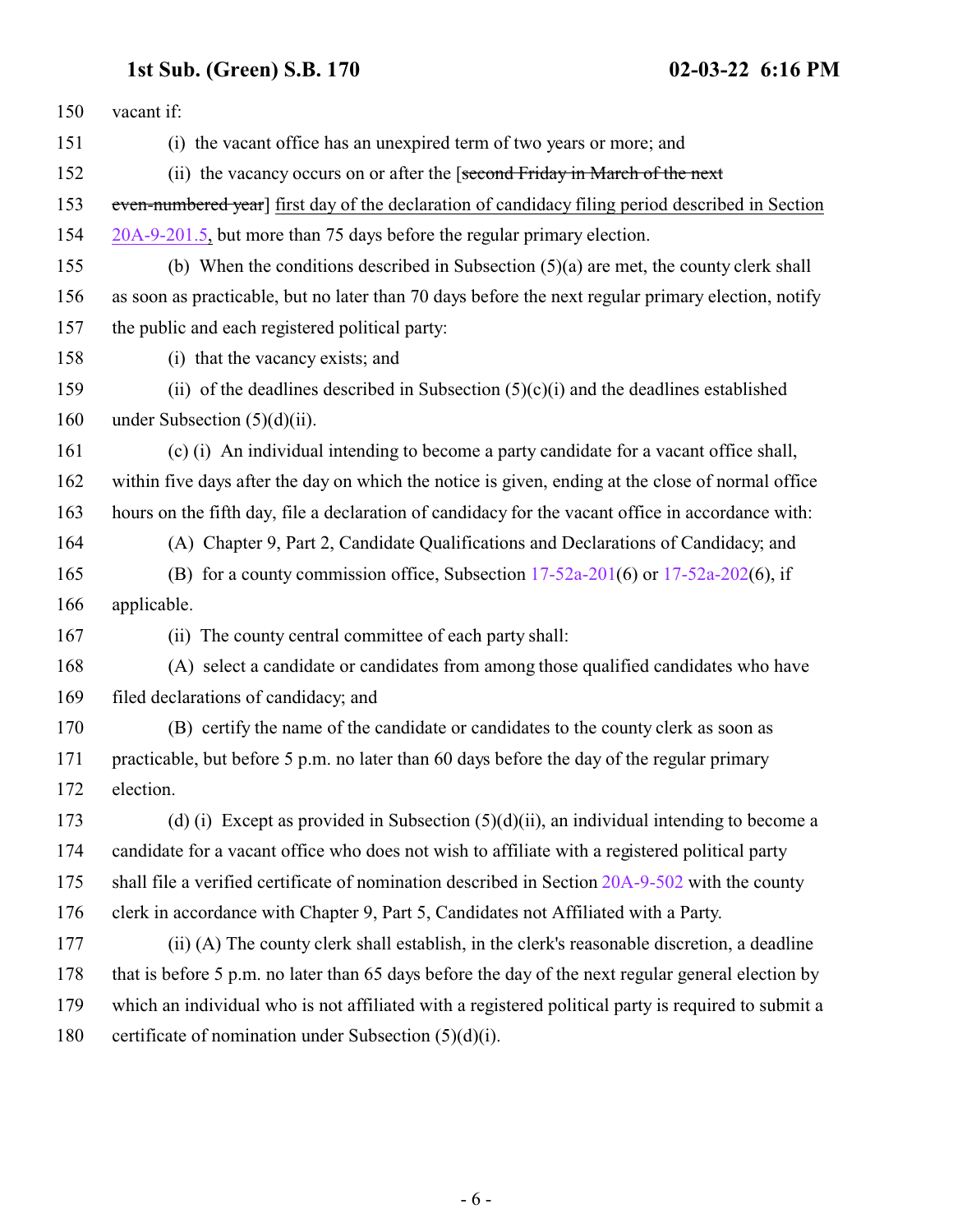## **02-03-22 6:16 PM 1st Sub. (Green) S.B. 170**

| 181 | (B) The county clerk shall establish the deadline described in Subsection $(5)(d)(ii)(A)$          |
|-----|----------------------------------------------------------------------------------------------------|
| 182 | in a manner that gives an unaffiliated candidate an equal opportunity to access the regular        |
| 183 | general election ballot.                                                                           |
| 184 | (e) An individual who is nominated as a party candidate for the vacant office, who                 |
| 185 | qualifies as an unaffiliated candidate for the vacant office under Chapter 9, Part 5, Candidates   |
| 186 | not Affiliated with a Party, or who qualifies as a write-in candidate for the vacant office under  |
| 187 | Chapter 9, Part 6, Write-in Candidates, shall run in the regular general election.                 |
| 188 | $(6)$ (a) The requirements of this Subsection $(6)$ apply to all county offices that become        |
| 189 | vacant:                                                                                            |
| 190 | (i) if the vacant office has an unexpired term of two years or more; and                           |
| 191 | (ii) when 75 days or less remain before the day of the regular primary election but more           |
| 192 | than 65 days remain before the day of the regular general election.                                |
| 193 | (b) When the conditions described in Subsection $(6)(a)$ are met, the county clerk shall,          |
| 194 | as soon as practicable, notify the public and each registered political party:                     |
| 195 | (i) that the vacancy exists; and                                                                   |
| 196 | (ii) of the deadlines established under Subsection $(6)(d)$ .                                      |
| 197 | (c) (i) Before the deadline that the county clerk establishes under Subsection                     |
| 198 | $(6)(d)(i)(A)$ , the county central committee of each registered political party that wishes to    |
| 199 | submit a candidate for the office shall certify the name of one candidate to the county clerk for  |
| 200 | placement on the regular general election ballot.                                                  |
| 201 | (ii) Before the deadline that the county clerk establishes under Subsection $(6)(d)(i)(B)$ ,       |
| 202 | a candidate who does not wish to affiliate with a registered political party shall file a verified |
| 203 | certificate of nomination described in Section 20A-9-502 with the county clerk in accordance       |
| 204 | with Chapter 9, Part 5, Candidates not Affiliated with a Party.                                    |
| 205 | (iii) Before the deadline that the county clerk establishes under Subsection $(6)(d)(i)(C)$ ,      |
| 206 | a write-in candidate shall submit to the county clerk a declaration of candidacy described in      |
| 207 | Section 20A-9-601.                                                                                 |
| 208 | (d) (i) The county clerk shall establish, in the clerk's reasonable discretion, deadlines          |
| 209 | that are before 5 p.m. no later than 65 days before the day of the next regular general election   |
| 210 | by which:                                                                                          |
| 211 | (A) a registered political party is required to certify a name under Subsection $(6)(c)(i)$ ;      |
|     |                                                                                                    |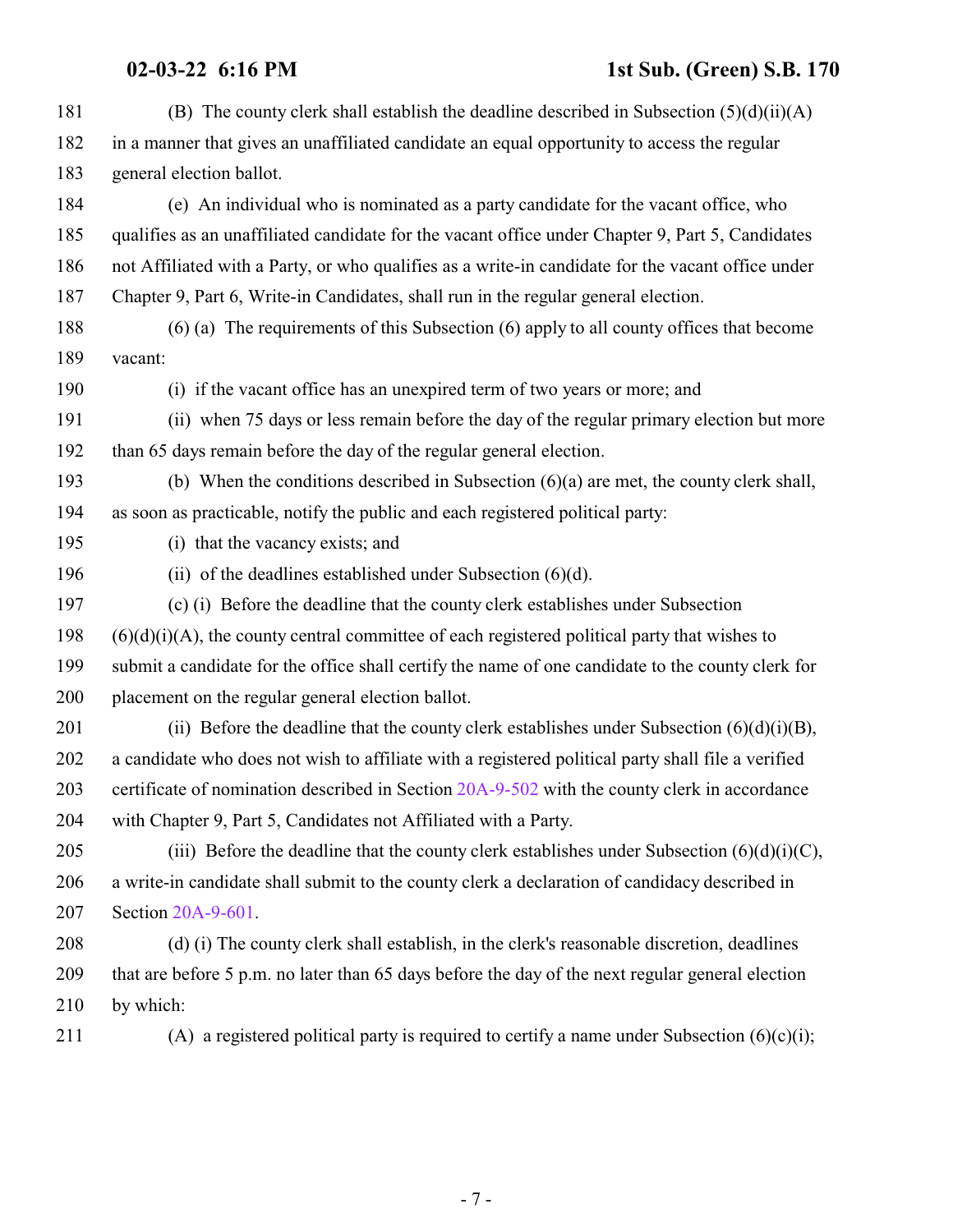(B) an individual who does not wish to affiliate with a registered political party is 213 required to submit a certificate of nomination under Subsection  $(6)(c)(ii)$ ; and (C) a write-in candidate is required to submit a declaration of candidacy under 215 Subsection  $(6)(c)(iii)$ . 216 (ii) The county clerk shall establish deadlines under Subsection  $(6)(d)(i)$  in a manner that gives an unaffiliated candidate or a write-in candidate an equal opportunity to access the regular general election ballot. (e) An individual who is certified as a party candidate for the vacant office, who qualifies as an unaffiliated candidate for the vacant office under Chapter 9, Part 5, Candidates not Affiliated with a Party, or who qualifies as a write-in candidate for the vacant office under Chapter 9, Part 6, Write-in Candidates, shall run in the regular general election. (7) (a) The requirements of this Subsection (7) apply to all county offices that become vacant: (i) if the vacant office has an unexpired term of less than two years; or (ii) if the vacant office has an unexpired term of two years or more but 65 days or less remain before the day of the next regular general election. 228 (b) (i) When the conditions described in Subsection  $(7)(a)$  are met, the county legislative body shall as soon as practicable, but no later than 10 days after the day on which the vacancy occurs, give notice of the vacancy to the party liaison of the same political party as the prior office holder and invite that party liaison to submit the name of an individual to fill the vacancy. (ii) That party liaison shall, before 5 p.m. within 30 days after the day on which the 234 party liaison receives the notice described in Subsection  $(7)(b)(i)$ , or if the party liaison does not receive the notice, before 5 p.m. no later than 40 days after the day on which the vacancy occurs, submit to the county legislative body the name of an individual to fill the vacancy. (iii) The county legislative body shall, no later than five days after the day on which a party liaison submits the name of the individual to fill the vacancy, appoint the individual to serve out the unexpired term. (c) (i) If the county legislative body fails to appoint an individual to fill the vacancy in accordance with Subsection (7)(b)(iii), the county clerk shall send to the governor a letter that: (A) informs the governor that the county legislative body has failed to appoint an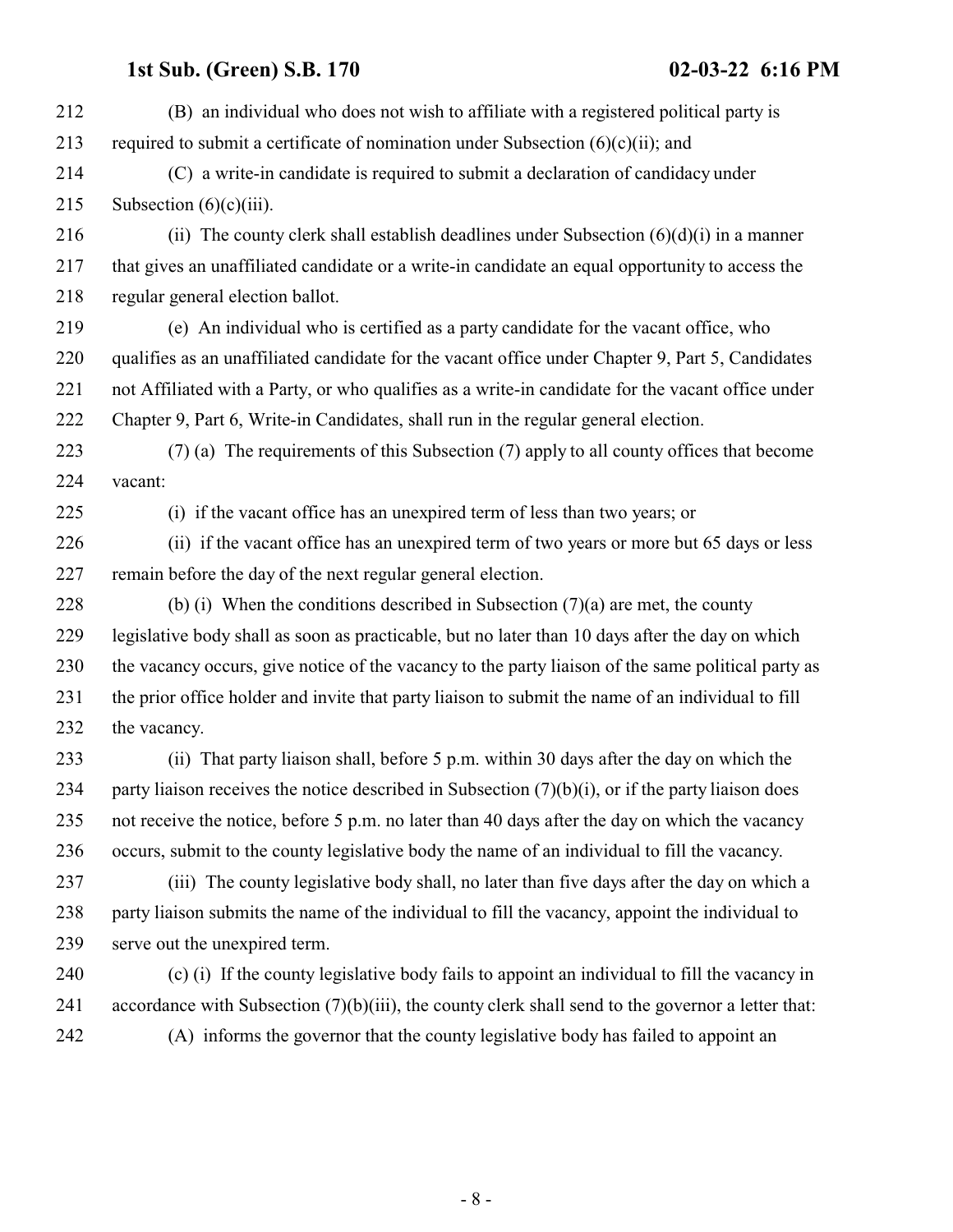<span id="page-8-0"></span> individual to fill the vacancy within the statutory time period; and (B) contains the name of the individual submitted by the party liaison to fill the vacancy. (ii) The governor shall, within 10 days after the day on which the governor receives the 247 letter described in Subsection  $(7)(c)(i)$ , appoint the individual named by the party liaison to fill the vacancy. (d) An individual appointed to fill the vacancy under this Subsection (7) shall hold office until a successor is elected and has qualified. (8) Except as otherwise provided by law, the county legislative body may appoint replacements to fill all vacancies that occur in those offices filled by appointment of the county legislative body. (9) Nothing in this section prohibits a candidate that does not wish to affiliate with a political party from filing a certificate of nomination for a vacant office within the same time limits as a candidate that is affiliated with a political party. (10) (a) Each individual elected under Subsection (4), (5), or (6) to fill a vacancy in a county office shall serve for the remainder of the unexpired term of the individual who created the vacancy and until a successor is elected and qualified. (b) Nothing in this section may be construed to contradict or alter the provisions of Section [17-16-6](http://le.utah.gov/UtahCode/SectionLookup.jsp?section=17-16-6&session=2022GS). Section 2. Section **20A-1-509.1** is amended to read: **20A-1-509.1. Procedure for filling midterm vacancy in county or district with 15 or more attorneys.** (1) When a vacancy occurs in the office of county or district attorney in a county or district having 15 or more attorneys who are licensed active members in good standing with the Utah State Bar and registered voters, the vacancy shall be filled as provided in this section. (2) (a) The requirements of this Subsection (2) apply when the office of county attorney or district attorney becomes vacant and: (i) the vacant office has an unexpired term of two years or more; and 271 (ii) the vacancy occurs before the [third Thursday in March of the even-numbered year] first day of the declaration of candidacy filing period described in Section [20A-9-201.5](#page-20-1). (b) When the conditions established in Subsection (2)(a) are met, the county clerk shall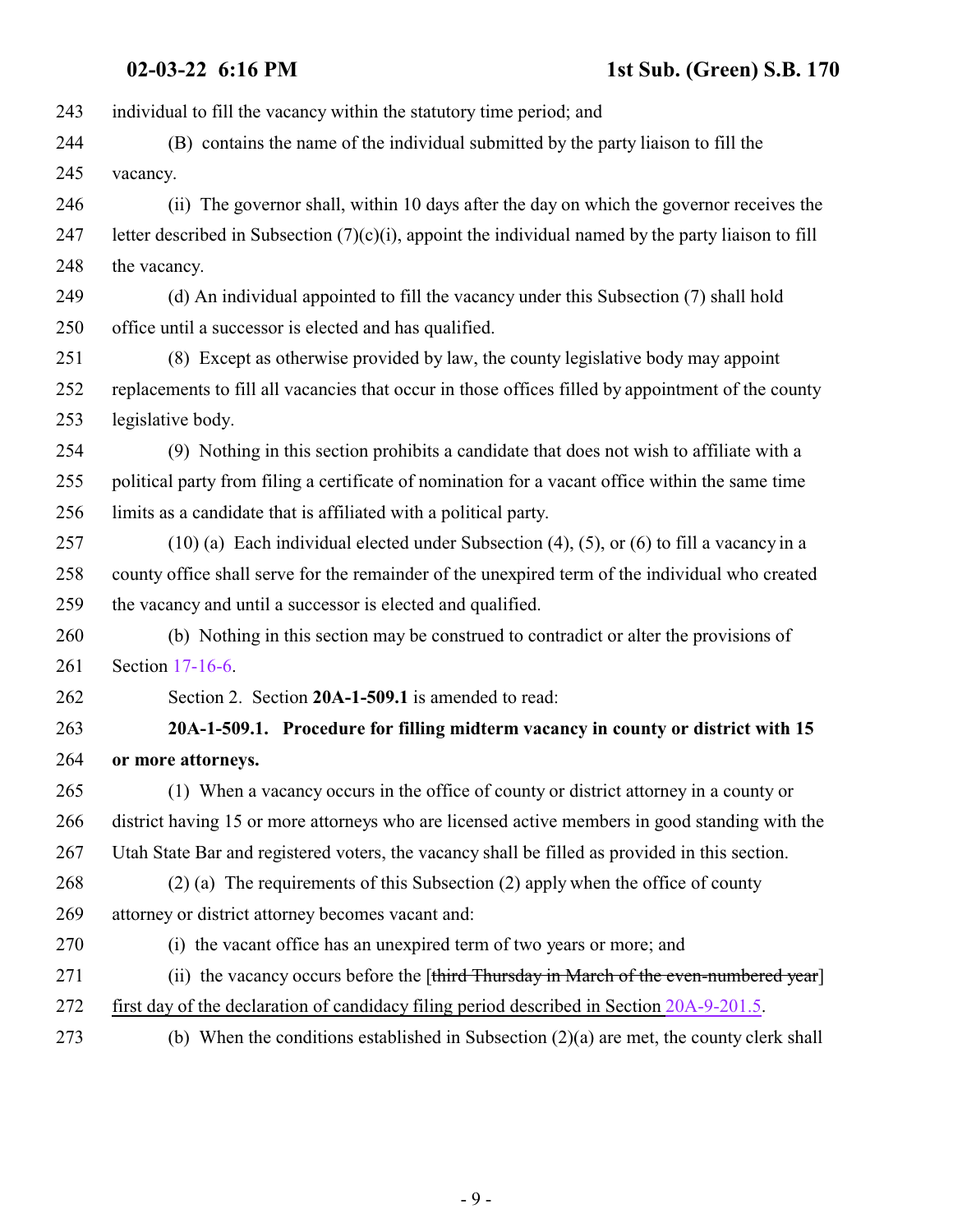| 274 | notify the public and each registered political party that the vacancy exists.                        |
|-----|-------------------------------------------------------------------------------------------------------|
| 275 | (c) All persons intending to become candidates for the vacant office shall:                           |
| 276 | (i) file a declaration of candidacy according to the procedures and requirements of                   |
| 277 | Chapter 9, Part 2, Candidate Qualifications and Declarations of Candidacy;                            |
| 278 | (ii) if nominated as a party candidate or qualified as an independent or write-in                     |
| 279 | candidate under Chapter 9, Candidate Qualifications and Nominating Procedures, run in the             |
| 280 | regular general election; and                                                                         |
| 281 | (iii) if elected, complete the unexpired term of the person who created the vacancy.                  |
| 282 | (d) If the vacancy occurs [after the second Friday in March and before the third                      |
| 283 | <b>Thursday in March,</b> during the declaration of candidacy filing period described in Section      |
| 284 | 20A-9-201.5:                                                                                          |
| 285 | (i) the time for filing a declaration of candidacy under Section 20A-9-202 shall be                   |
| 286 | extended until 5 p.m. seven days after the [county clerk gives notice under Subsection $(2)(b)$ ,     |
| 287 | but no later than 5 p.m. the fourth Thursday in March.] last day of the filing period described in    |
| 288 | Section $20A-9-201.5$ ; and                                                                           |
| 289 | (ii) the county clerk shall notify the public and each registered political party that the            |
| 290 | vacancy exists.                                                                                       |
| 291 | $(3)$ (a) The requirements of this Subsection (3) apply when the office of county                     |
| 292 | attorney or district attorney becomes vacant and:                                                     |
| 293 | (i) the vacant office has an unexpired term of two years or more; and                                 |
| 294 | (ii) the vacancy occurs after the third Thursday in March of the even-numbered year                   |
| 295 | but more than 75 days before the regular primary election.                                            |
| 296 | (b) When the conditions established in Subsection $(3)(a)$ are met, the county clerk                  |
| 297 | shall:                                                                                                |
| 298 | (i) notify the public and each registered political party that the vacancy exists; and                |
| 299 | (ii) identify the date and time by which a person interested in becoming a candidate                  |
| 300 | shall file a declaration of candidacy.                                                                |
| 301 | (c) All persons intending to become candidates for the vacant office shall:                           |
| 302 | (i) before 5 p.m. within five days after the day on which the county clerk gives the                  |
| 303 | notice described in Subsection $(3)(b)(i)$ , file a declaration of candidacy for the vacant office as |
| 304 | required by Chapter 9, Part 2, Candidate Qualifications and Declarations of Candidacy; and            |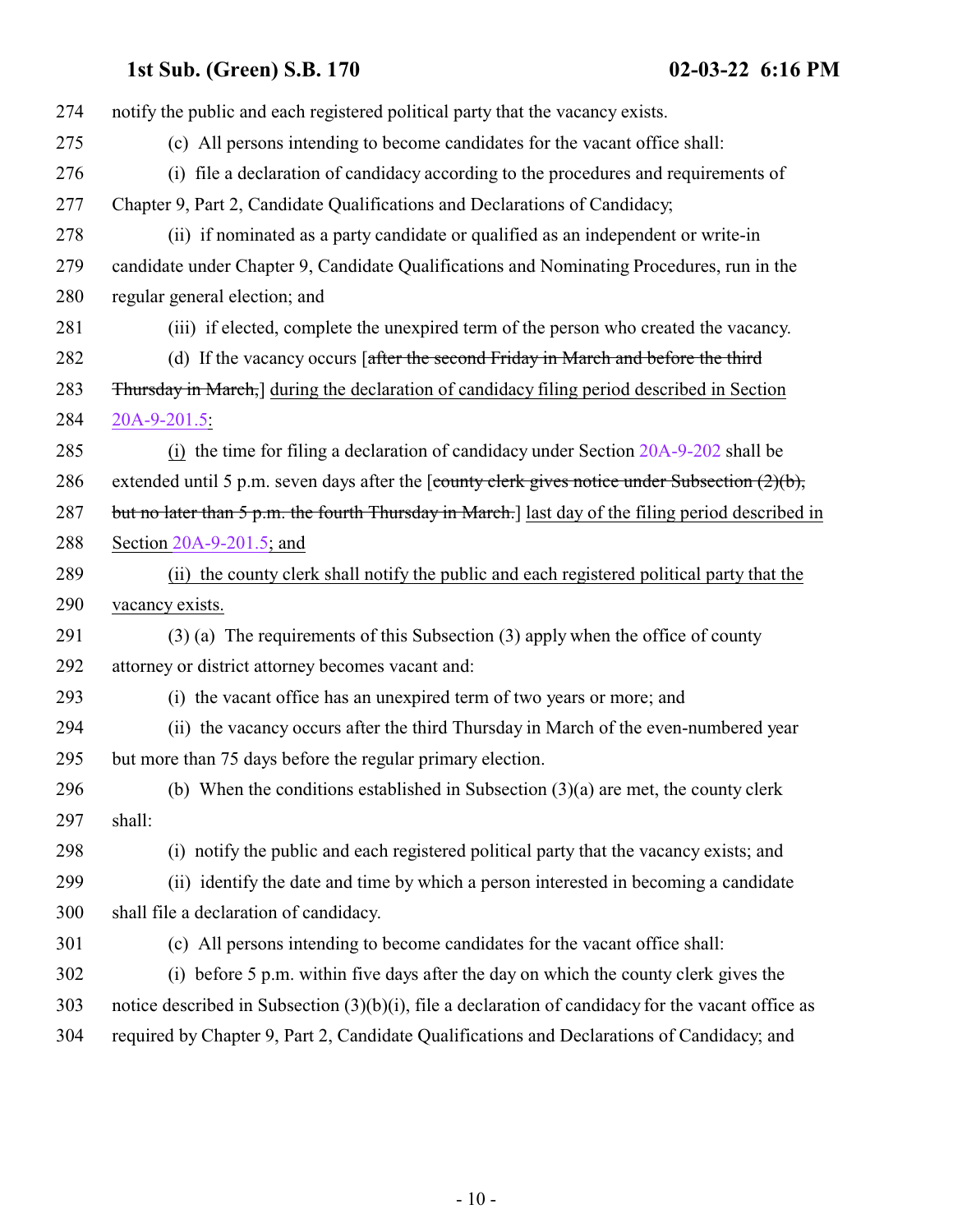| 305 | (ii) if elected, complete the unexpired term of the person who created the vacancy.                |
|-----|----------------------------------------------------------------------------------------------------|
| 306 | (d) The county central committee of each party shall:                                              |
| 307 | (i) select a candidate or candidates from among those qualified candidates who have                |
| 308 | filed declarations of candidacy; and                                                               |
| 309 | (ii) certify the name of the candidate or candidates to the county clerk:                          |
| 310 | (A) before 5 p.m. no later than 60 days before the day of the regular primary election;            |
| 311 | or                                                                                                 |
| 312 | (B) electronically, before midnight no later than 60 days before the day of the regular            |
| 313 | primary election.                                                                                  |
| 314 | $(4)$ (a) The requirements of this Subsection (4) apply when the office of county                  |
| 315 | attorney or district attorney becomes vacant and:                                                  |
| 316 | (i) the vacant office has an unexpired term of two years or more; and                              |
| 317 | (ii) 75 days or less remain before the regular primary election but more than 65 days              |
| 318 | remain before the regular general election.                                                        |
| 319 | (b) When the conditions established in Subsection $(4)(a)$ are met, the county central             |
| 320 | committees of each registered political party that wish to submit a candidate for the office       |
| 321 | shall, not later than five days after the day on which the vacancy occurs, certify the name of one |
| 322 | candidate to the county clerk for placement on the regular general election ballot.                |
| 323 | (c) The candidate elected shall complete the unexpired term of the person who created              |
| 324 | the vacancy.                                                                                       |
| 325 | $(5)$ (a) The requirements of this Subsection (5) apply when the office of county                  |
| 326 | attorney or district attorney becomes vacant and:                                                  |
| 327 | (i) the vacant office has an unexpired term of less than two years; or                             |
| 328 | (ii) the vacant office has an unexpired term of two years or more but 65 days or less              |
| 329 | remain before the next regular general election.                                                   |
| 330 | (b) When the conditions established in Subsection $(5)(a)$ are met, the county legislative         |
| 331 | body shall give notice of the vacancy to the county central committee of the same political        |
| 332 | party of the prior officeholder and invite that committee to submit the names of three nominees    |
| 333 | to fill the vacancy.                                                                               |
| 334 | (c) That county central committee shall, within 30 days after the day on which the                 |
| 335 | county legislative body gives the notice described in Subsection $(5)(b)$ , submit to the county   |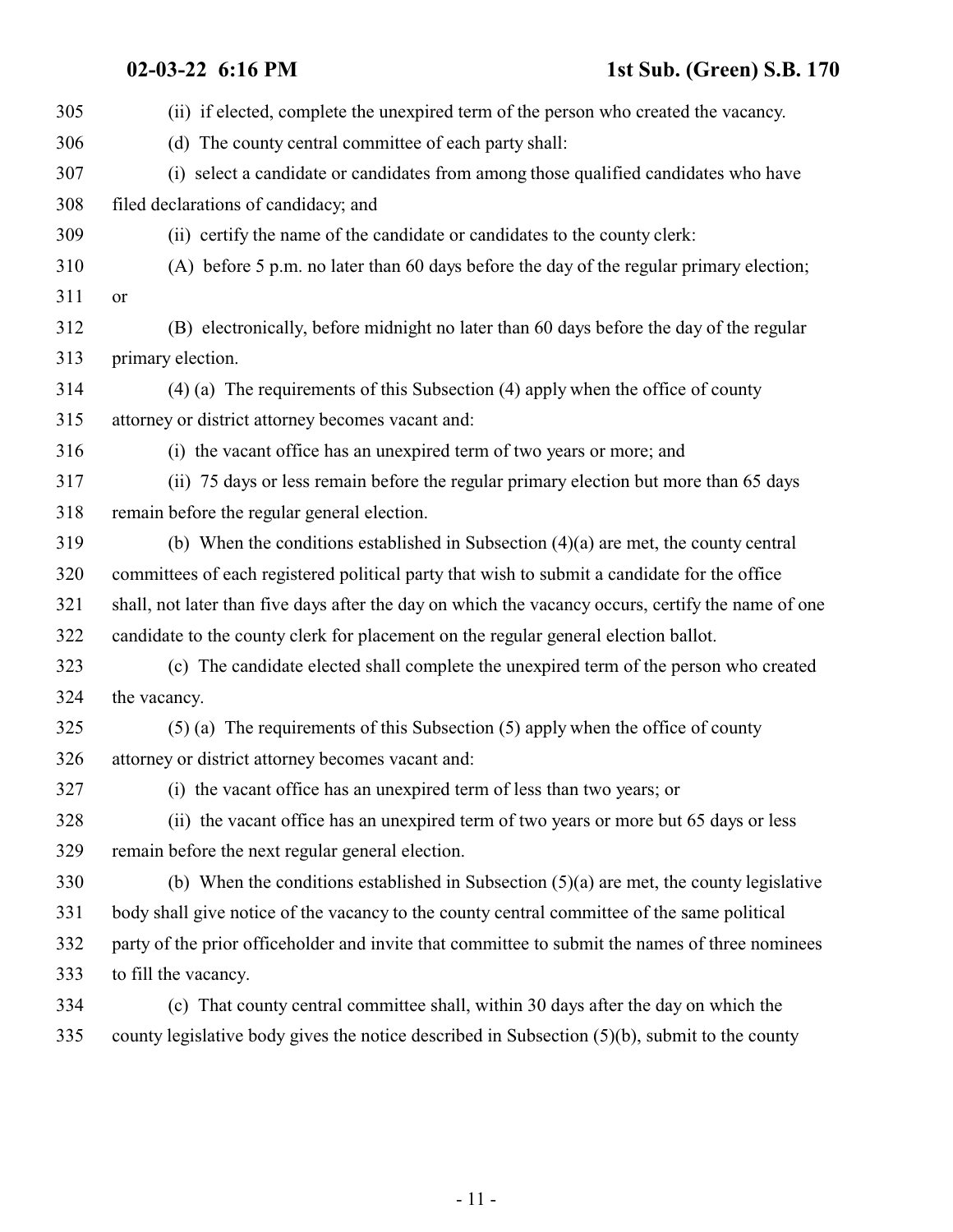<span id="page-11-1"></span><span id="page-11-0"></span> legislative body the names of three nominees to fill the vacancy. (d) The county legislative body shall, within 45 days after the vacancy occurs, appoint one of those nominees to serve out the unexpired term. (e) If the county legislative body fails to appoint a person to fill the vacancy within 45 days, the county clerk shall send to the governor a letter that: (i) informs the governor that the county legislative body has failed to appoint a person to fill the vacancy within the statutory time period; and (ii) contains the list of nominees submitted by the party central committee. (f) The governor shall appoint a person to fill the vacancy from that list of nominees within 30 days after receipt of the letter. (g) A person appointed to fill the vacancy under this Subsection (5) shall complete the unexpired term of the person who created the vacancy. (6) Nothing in this section prevents or prohibits independent candidates from filing a declaration of candidacy for the office within the required time limits. Section 3. Section **20A-8-402.5** is amended to read: **20A-8-402.5. Notification of political convention dates.** 352 (1) Before 5 p.m. no later than [February 15 of each even-numbered] the first Monday of October of each odd-numbered year, a registered political party shall notify the lieutenant governor of the dates of each political convention that will be held by the registered political 355 party  $[\frac{that}{\theta}]$  the following year. (2) If, after providing the notice described in Subsection (1), a registered political party changes the date of a political convention, the registered political party shall notify the lieutenant governor of the change before 5 p.m. no later than one business day after the day on which the registered political party makes the change. Section 4. Section **20A-9-101** is amended to read: **20A-9-101. Definitions.** As used in this chapter: (1) (a) "Candidates for elective office" means persons who file a declaration of candidacy under Section [20A-9-202](http://le.utah.gov/UtahCode/SectionLookup.jsp?section=20a-9-202&session=2022GS) to run in a regular general election for a federal office, constitutional office, multicounty office, or county office. (b) "Candidates for elective office" does not mean candidates for: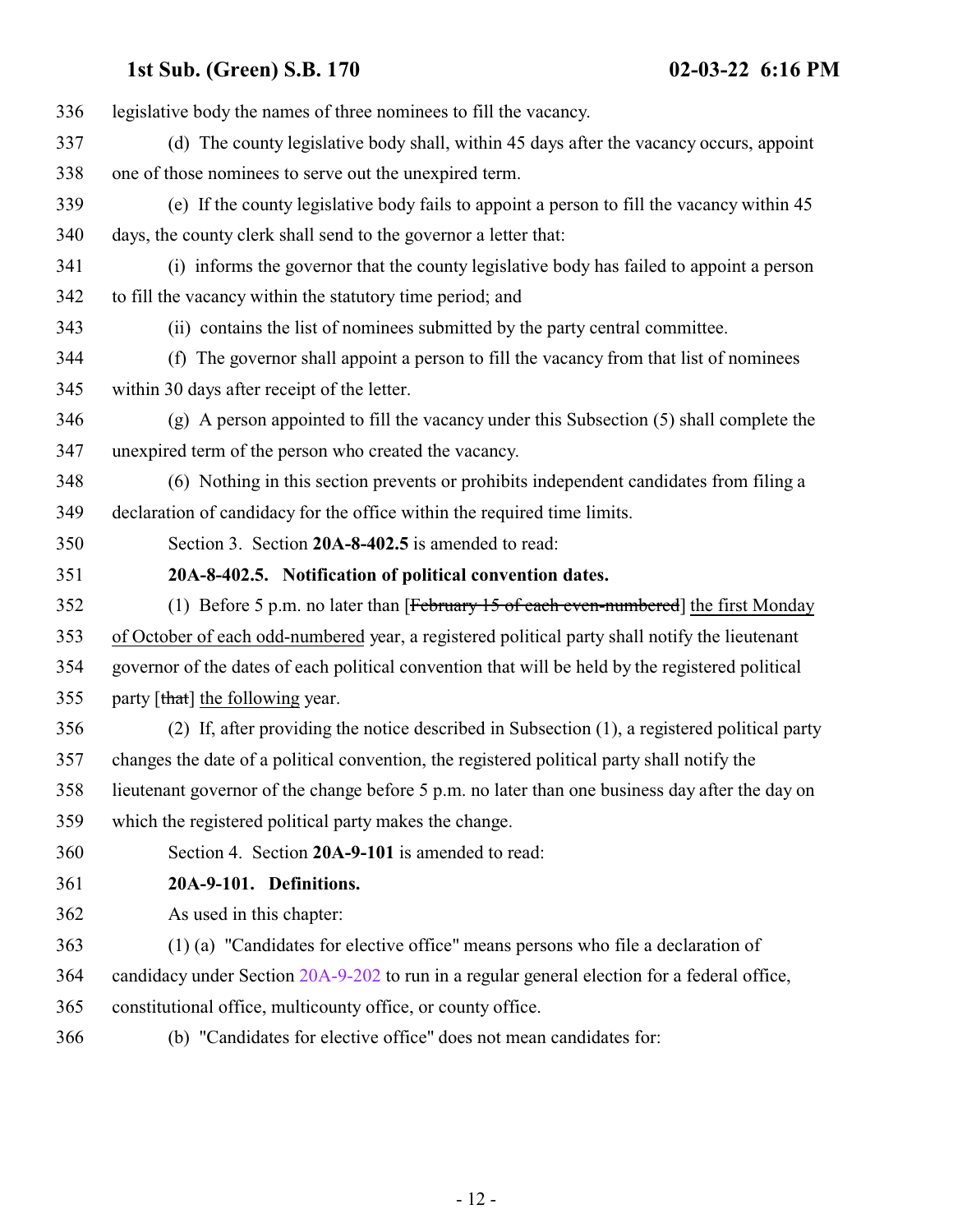| 367 | (i) justice or judge of court of record or not of record;                                             |
|-----|-------------------------------------------------------------------------------------------------------|
| 368 | (ii) presidential elector;                                                                            |
| 369 | (iii) any political party offices; and                                                                |
| 370 | (iv) municipal or local district offices.                                                             |
| 371 | (2) "Constitutional office" means the state offices of governor, lieutenant governor,                 |
| 372 | attorney general, state auditor, and state treasurer.                                                 |
| 373 | (3) "Continuing political party" means the same as that term is defined in Section                    |
| 374 | 20A-8-101.                                                                                            |
| 375 | (4) (a) "County office" means an elective office where the officeholder is selected by                |
| 376 | voters entirely within one county.                                                                    |
| 377 | (b) "County office" does not mean:                                                                    |
| 378 | (i) the office of justice or judge of any court of record or not of record;                           |
| 379 | (ii) the office of presidential elector;                                                              |
| 380 | (iii) any political party offices;                                                                    |
| 381 | (iv) any municipal or local district offices; and                                                     |
| 382 | (v) the office of United States Senator and United States Representative.                             |
| 383 | (5) "Federal office" means an elective office for United States Senator and United                    |
| 384 | States Representative.                                                                                |
| 385 | (6) "Filing officer" means:                                                                           |
| 386 | (a) the lieutenant governor, for:                                                                     |
| 387 | (i) the office of United States Senator and United States Representative; and                         |
| 388 | (ii) all constitutional offices;                                                                      |
| 389 | (b) for the office of a state senator or state representative, the lieutenant governor or the         |
| 390 | applicable clerk described in Subsection $(6)(c)$ or $(d)$ ;                                          |
| 391 | (c) the county clerk, for county offices and local school district offices;                           |
| 392 | (d) the county clerk in the filer's county of residence, for multicounty offices;                     |
| 393 | (e) the city or town clerk, for municipal offices; or                                                 |
| 394 | the local district clerk, for local district offices.<br>(f)                                          |
| 395 | "Local district office" means an elected office in a local district.<br>(7)                           |
| 396 | (8) "Local government office" includes county offices, municipal offices, and local                   |
| 397 | district offices and other elective offices selected by the voters from a political division entirely |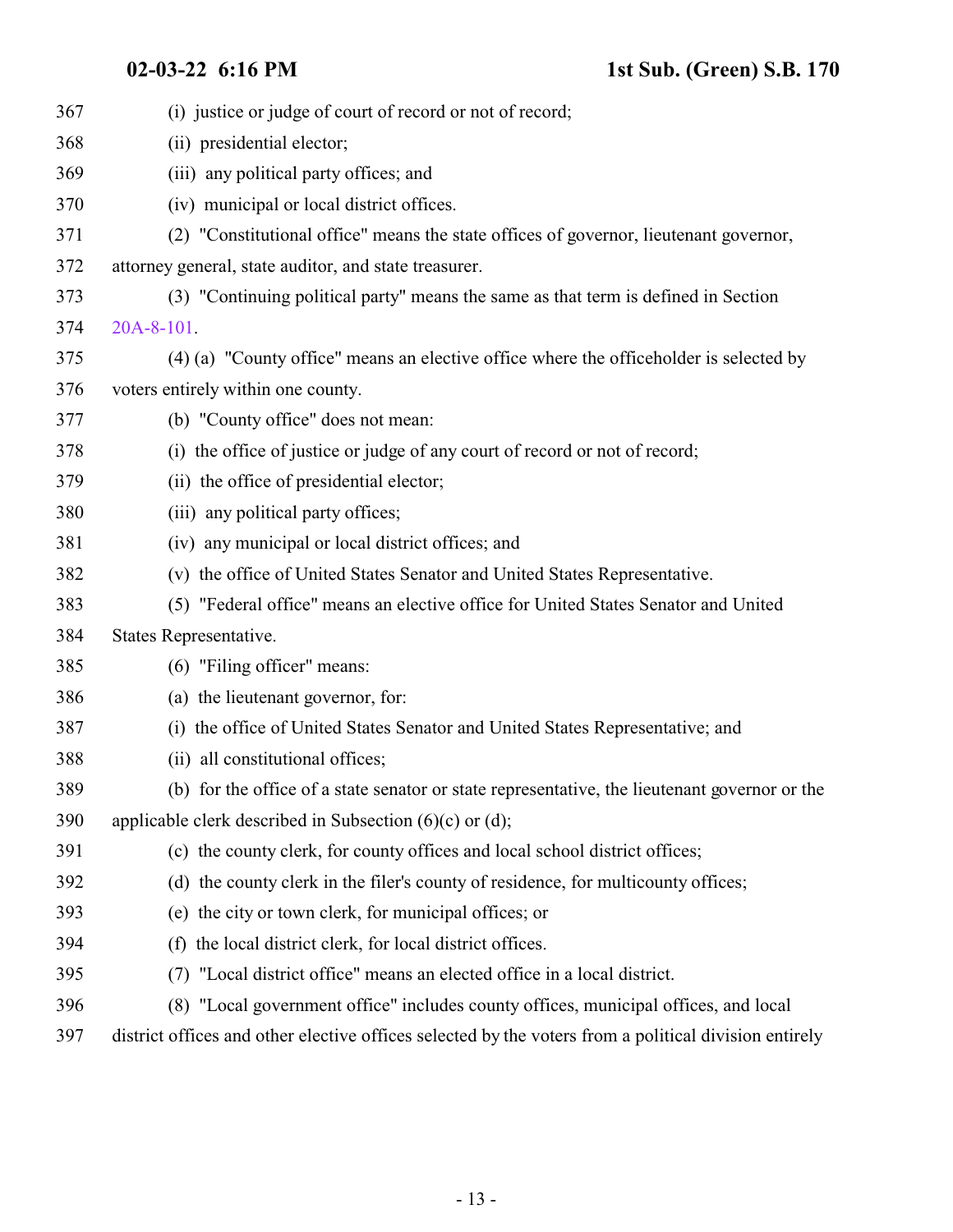within one county. (9) (a) "Multicounty office" means an elective office where the officeholder is selected by the voters from more than one county. (b) "Multicounty office" does not mean: (i) a county office; (ii) a federal office; (iii) the office of justice or judge of any court of record or not of record; (iv) the office of presidential elector; (v) any political party offices; or (vi) any municipal or local district offices. (10) "Municipal office" means an elective office in a municipality. (11) (a) "Political division" means a geographic unit from which an officeholder is elected and that an officeholder represents. (b) "Political division" includes a county, a city, a town, a local district, a school district, a legislative district, and a county prosecution district. (12) "Qualified political party" means a registered political party that: (a) (i) permits a delegate for the registered political party to vote on a candidate nomination in the registered political party's convention remotely; or (ii) provides a procedure for designating an alternate delegate if a delegate is not present at the registered political party's convention; (b) does not hold the registered political party's convention before the fourth Saturday in March of an even-numbered year; (c) permits a member of the registered political party to seek the registered political party's nomination for any elective office by the member choosing to seek the nomination by either or both of the following methods: (i) seeking the nomination through the registered political party's convention process, 424 in accordance with the provisions of Section [20A-9-407](#page-22-0); or (ii) seeking the nomination by collecting signatures, in accordance with the provisions of Section [20A-9-408](#page-24-0); and (d) (i) if the registered political party is a continuing political party, no later than 5 p.m. 428 on [September 30] the first Monday of October of an odd-numbered year, certifies to the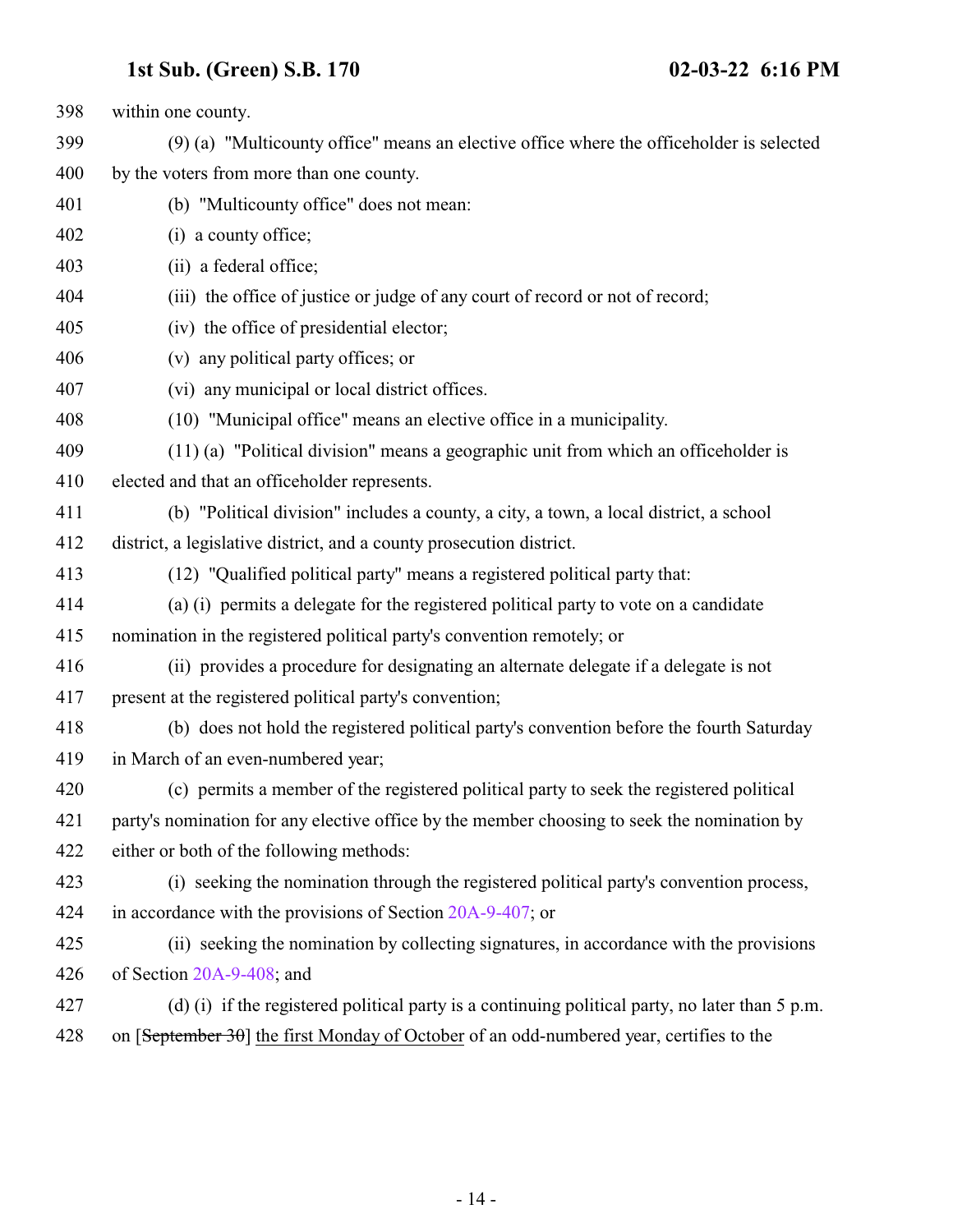<span id="page-14-0"></span>

| 429 | lieutenant governor that, for the election in the following year, the registered political party     |
|-----|------------------------------------------------------------------------------------------------------|
| 430 | intends to nominate the registered political party's candidates in accordance with the provisions    |
| 431 | of Section $20A-9-406$ ; or                                                                          |
| 432 | (ii) if the registered political party is not a continuing political party, certifies at the         |
| 433 | time that the registered political party files the petition described in Section 20A-8-103 that, for |
| 434 | the next election, the registered political party intends to nominate the registered political       |
| 435 | party's candidates in accordance with the provisions of Section 20A-9-406.                           |
| 436 | Section 5. Section 20A-9-201 is amended to read:                                                     |
| 437 | 20A-9-201. Declarations of candidacy -- Candidacy for more than one office or of                     |
| 438 | more than one political party prohibited with exceptions -- General filing and form                  |
| 439 | requirements -- Affidavit of impecuniosity.                                                          |
| 440 | (1) Before filing a declaration of candidacy for election to any office, an individual               |
| 441 | shall:                                                                                               |
| 442 | (a) be a United States citizen;                                                                      |
| 443 | (b) meet the legal requirements of that office; and                                                  |
| 444 | (c) if seeking a registered political party's nomination as a candidate for elective office,         |
| 445 | state:                                                                                               |
| 446 | (i) the registered political party of which the individual is a member; or                           |
| 447 | (ii) that the individual is not a member of a registered political party.                            |
| 448 | $(2)$ (a) Except as provided in Subsection $(2)(b)$ , an individual may not:                         |
| 449 | (i) file a declaration of candidacy for, or be a candidate for, more than one office in              |
| 450 | Utah during any election year;                                                                       |
| 451 | (ii) appear on the ballot as the candidate of more than one political party, or                      |
| 452 | (iii) file a declaration of candidacy for a registered political party of which the                  |
| 453 | individual is not a member, except to the extent that the registered political party permits         |
| 454 | otherwise in the registered political party's bylaws.                                                |
| 455 | (b) (i) An individual may file a declaration of candidacy for, or be a candidate for,                |
| 456 | president or vice president of the United States and another office, if the individual resigns the   |
| 457 | individual's candidacy for the other office after the individual is officially nominated for         |
| 458 | president or vice president of the United States.                                                    |
| 459 | (ii) An individual may file a declaration of candidacy for, or be a candidate for, more              |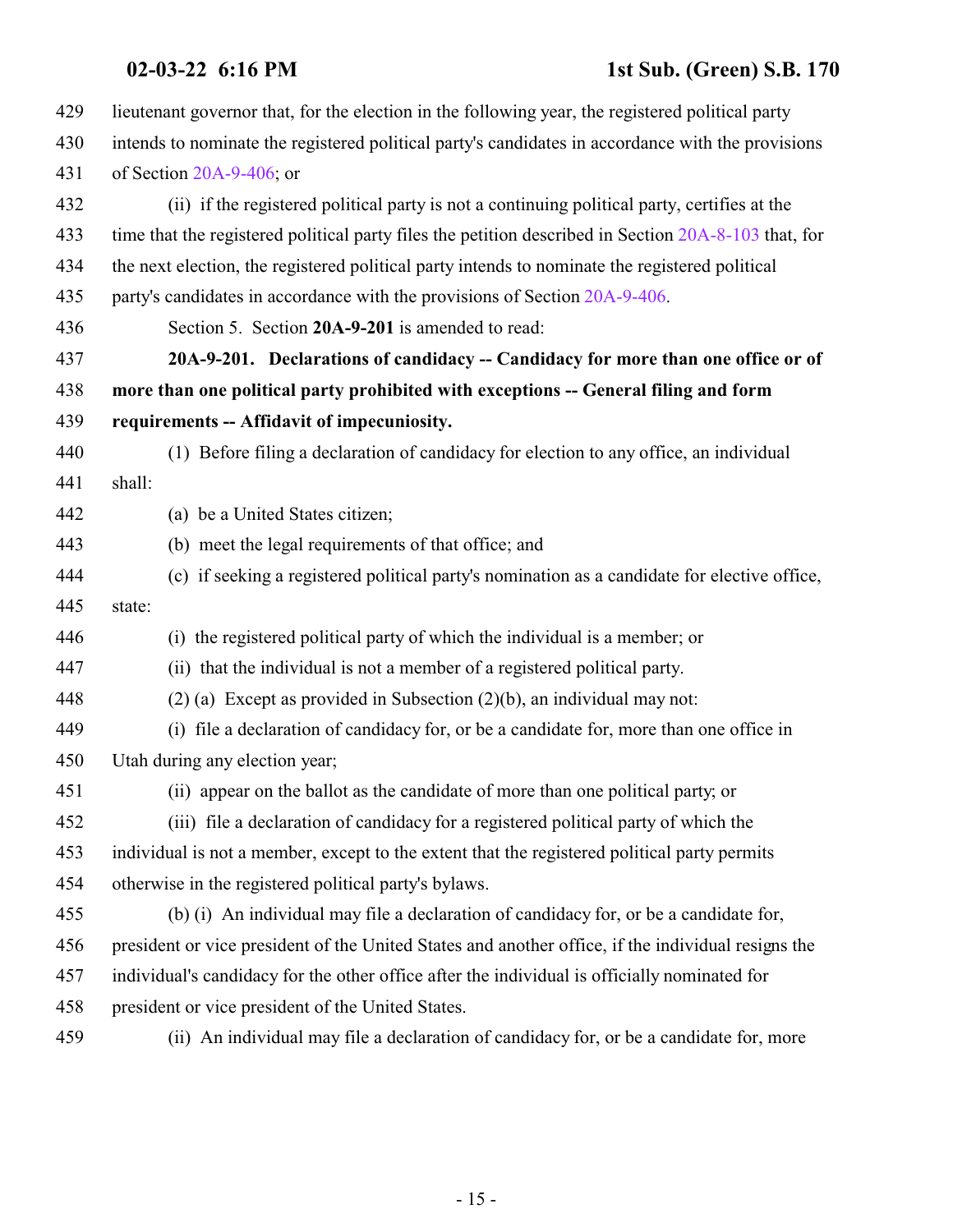460 than one justice court judge office. (iii) An individual may file a declaration of candidacy for lieutenant governor even if the individual filed a declaration of candidacy for another office in the same election year if the individual withdraws as a candidate for the other office in accordance with Subsection [20A-9-202](http://le.utah.gov/UtahCode/SectionLookup.jsp?section=20a-9-202&session=2022GS)(6) before filing the declaration of candidacy for lieutenant governor. (3) (a) Except for a candidate for president or vice president of the United States, before the filing officer may accept any declaration of candidacy, the filing officer shall: (i) read to the individual the constitutional and statutory qualification requirements for the office that the individual is seeking; (ii) require the individual to state whether the individual meets the requirements 470 described in Subsection  $(3)(a)(i)$ ; (iii) if the declaration of candidacy is for a county office, inform the individual that an individual who holds a county elected office may not, at the same time, hold a municipal elected office; and (iv) if the declaration of candidacy is for a legislative office, inform the individual that Utah Constitution, Article VI, Section 6, prohibits a person who holds a public office of profit or trust, under authority of the United States or Utah, from being a member of the Legislature. (b) Before accepting a declaration of candidacy for the office of county attorney, the county clerk shall ensure that the individual filing that declaration of candidacy is: (i) a United States citizen; (ii) an attorney licensed to practice law in the state who is an active member in good standing of the Utah State Bar; (iii) a registered voter in the county in which the individual is seeking office; and (iv) a current resident of the county in which the individual is seeking office and either has been a resident of that county for at least one year before the date of the election or was appointed and is currently serving as county attorney and became a resident of the county within 30 days after appointment to the office. (c) Before accepting a declaration of candidacy for the office of district attorney, the county clerk shall ensure that, as of the date of the election, the individual filing that declaration of candidacy is: (i) a United States citizen;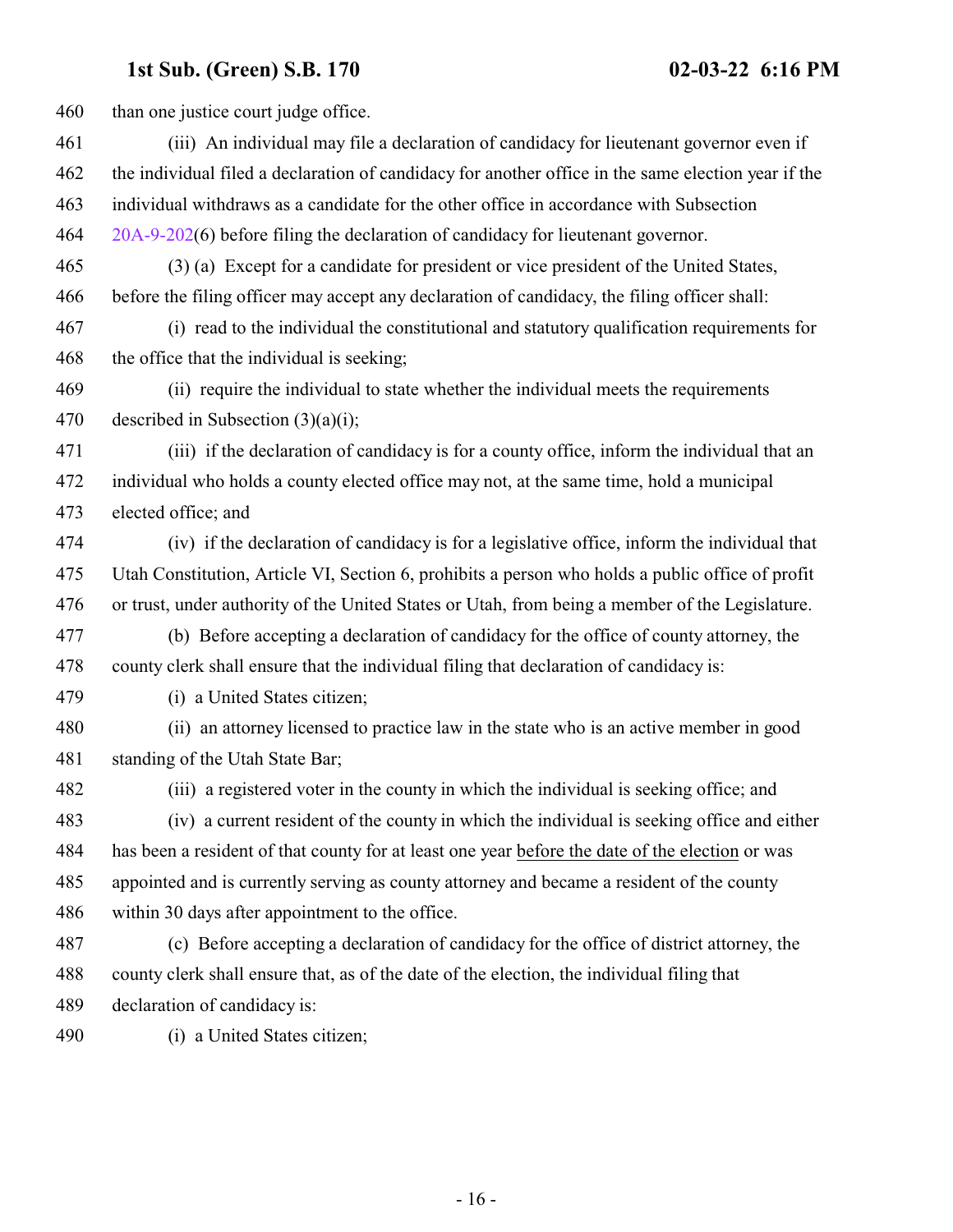(ii) an attorney licensed to practice law in the state who is an active member in good standing of the Utah State Bar; (iii) a registered voter in the prosecution district in which the individual is seeking office; and (iv) a current resident of the prosecution district in which the individual is seeking 496 office and either will have been a resident of that prosecution district for at least one year  $\sqrt{a}$  of before the date of the election or was appointed and is currently serving as district attorney and became a resident of the prosecution district within 30 days after receiving appointment to the office. (d) Before accepting a declaration of candidacy for the office of county sheriff, the county clerk shall ensure that the individual filing the declaration: (i) is a United States citizen; (ii) is a registered voter in the county in which the individual seeks office; (iii) (A) has successfully met the standards and training requirements established for law enforcement officers under Title 53, Chapter 6, Part 2, Peace Officer Training and Certification Act; or (B) has met the waiver requirements in Section [53-6-206](http://le.utah.gov/UtahCode/SectionLookup.jsp?section=53-6-206&session=2022GS); (iv) is qualified to be certified as a law enforcement officer, as defined in Section [53-13-103](http://le.utah.gov/UtahCode/SectionLookup.jsp?section=53-13-103&session=2022GS); and 510 (v)  $\left[ \frac{a}{\text{s of}} \right]$  before the date of the election, will have been a resident of the county in which the individual seeks office for at least one year. (e) Before accepting a declaration of candidacy for the office of governor, lieutenant governor, state auditor, state treasurer, attorney general, state legislator, or State Board of Education member, the filing officer shall ensure that the individual filing the declaration of candidacy also makes the conflict of interest disclosure described in Section [20A-11-1603](http://le.utah.gov/UtahCode/SectionLookup.jsp?section=20a-11-1603&session=2022GS). (4) If an individual who files a declaration of candidacy does not meet the qualification requirements for the office the individual is seeking, the filing officer may not accept the individual's declaration of candidacy. (5) If an individual who files a declaration of candidacy meets the requirements described in Subsection (3), the filing officer shall: (a) inform the individual that: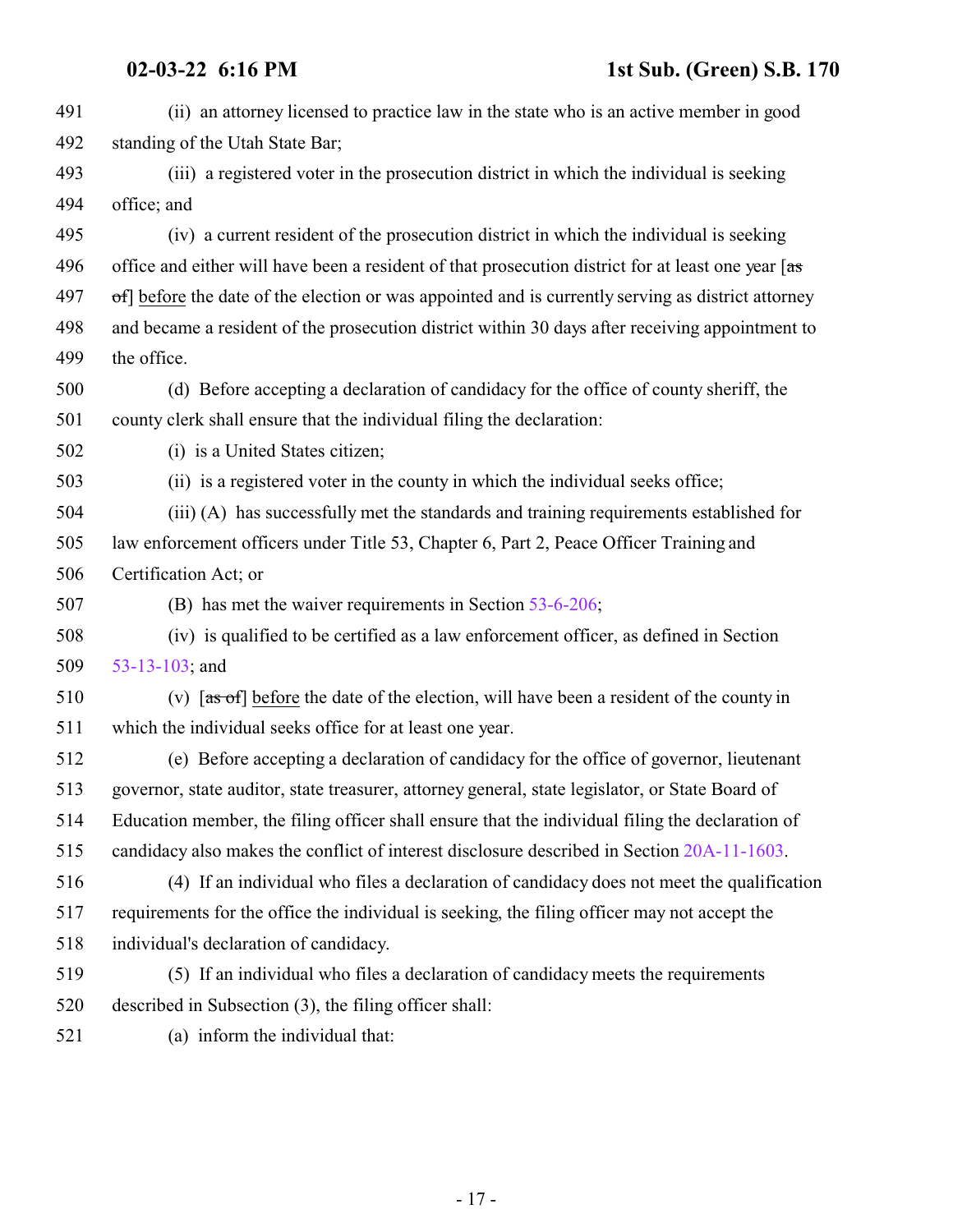| 522 | (i) the individual's name will appear on the ballot as the individual's name is written on         |
|-----|----------------------------------------------------------------------------------------------------|
| 523 | the individual's declaration of candidacy;                                                         |
| 524 | (ii) the individual may be required to comply with state or local campaign finance                 |
| 525 | disclosure laws; and                                                                               |
| 526 | (iii) the individual is required to file a financial statement before the individual's             |
| 527 | political convention under:                                                                        |
| 528 | (A) Section $20A-11-204$ for a candidate for constitutional office;                                |
| 529 | (B) Section 20A-11-303 for a candidate for the Legislature; or                                     |
| 530 | (C) local campaign finance disclosure laws, if applicable;                                         |
| 531 | (b) except for a presidential candidate, provide the individual with a copy of the current         |
| 532 | campaign financial disclosure laws for the office the individual is seeking and inform the         |
| 533 | individual that failure to comply will result in disqualification as a candidate and removal of    |
| 534 | the individual's name from the ballot;                                                             |
| 535 | (c) provide the individual with a copy of Section 20A-7-801 regarding the Statewide                |
| 536 | Electronic Voter Information Website Program and inform the individual of the submission           |
| 537 | deadline under Subsection $20A-7-801(4)(a)$ ;                                                      |
| 538 | (d) provide the candidate with a copy of the pledge of fair campaign practices                     |
| 539 | described under Section 20A-9-206 and inform the candidate that:                                   |
| 540 | (i) signing the pledge is voluntary; and                                                           |
| 541 | (ii) signed pledges shall be filed with the filing officer;                                        |
| 542 | (e) accept the individual's declaration of candidacy; and                                          |
| 543 | (f) if the individual has filed for a partisan office, provide a certified copy of the             |
| 544 | declaration of candidacy to the chair of the county or state political party of which the          |
| 545 | individual is a member.                                                                            |
| 546 | (6) If the candidate elects to sign the pledge of fair campaign practices, the filing              |
| 547 | officer shall:                                                                                     |
| 548 | (a) accept the candidate's pledge; and                                                             |
| 549 | (b) if the candidate has filed for a partisan office, provide a certified copy of the              |
| 550 | candidate's pledge to the chair of the county or state political party of which the candidate is a |
| 551 | member.                                                                                            |
| 552 | (7) (a) Except for a candidate for president or vice president of the United States, the           |
|     |                                                                                                    |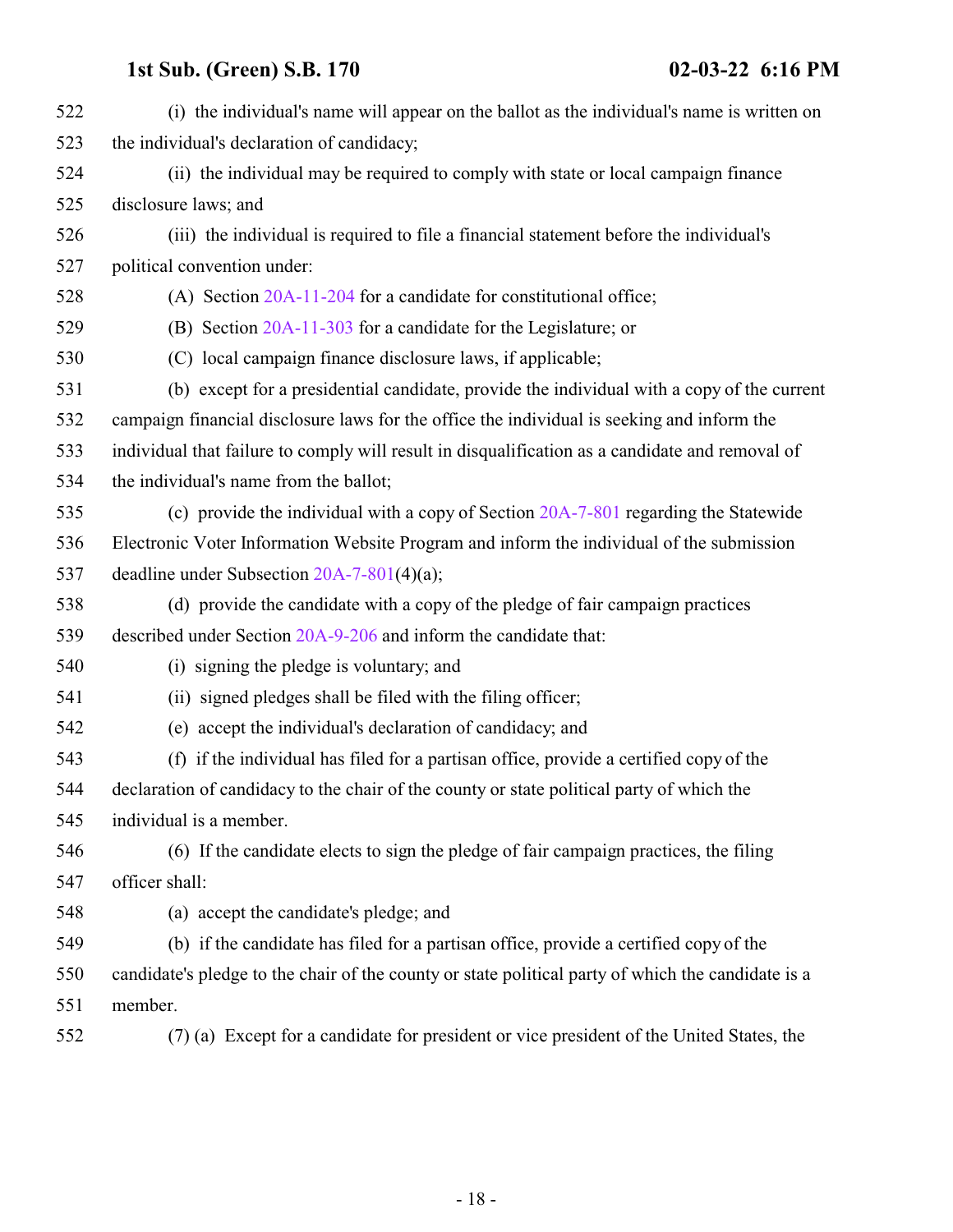| 553 | form of the declaration of candidacy shall:                                                   |
|-----|-----------------------------------------------------------------------------------------------|
| 554 | (i) be substantially as follows:                                                              |
| 555 | "State of Utah, County of                                                                     |
| 556 | I, ______________, declare my candidacy for the office of ____, seeking the                   |
| 557 | nomination of the sample party. I do solemnly swear, under penalty of perjury, that: I will   |
| 558 | meet the qualifications to hold the office, both legally and constitutionally, if selected; I |
| 559 | reside at _______________ in the City or Town of _____, Utah, Zip Code ______ Phone No.       |
| 560 | : I will not knowingly violate any law governing campaigns and elections; if filing           |
| 561 | via a designated agent, I will be out of the state of Utah during the entire candidate        |
| 562 | filing period; I will file all campaign financial disclosure reports as required by law; and  |
| 563 | I understand that failure to do so will result in my disqualification as a candidate for this |
| 564 | office and removal of my name from the ballot. The mailing address that I designate           |
| 565 |                                                                                               |
| 566 |                                                                                               |
| 567 | Subscribed and sworn before me this ___________(month\day\year).                              |
| 568 | Notary Public (or other officer qualified to administer oath)."; and                          |
| 569 | (ii) require the candidate to state, in the sworn statement described in Subsection           |
| 570 | $(7)(a)(i)$ :                                                                                 |
| 571 | (A) the registered political party of which the candidate is a member; or                     |
| 572 | (B) that the candidate is not a member of a registered political party.                       |
| 573 | (b) An agent designated under Subsection $20A-9-202(1)(c)$ to file a declaration of           |
| 574 | candidacy may not sign the form described in Subsection $(7)(a)$ or Section 20A-9-408.5.      |
| 575 | (8) (a) Except for a candidate for president or vice president of the United States, the      |
| 576 | fee for filing a declaration of candidacy is:                                                 |
| 577 | (i) \$50 for candidates for the local school district board; and                              |
| 578 | (ii) \$50 plus 1/8 of 1% of the total salary for the full term of office legally paid to the  |
| 579 | person holding the office for all other federal, state, and county offices.                   |
| 580 | (b) Except for presidential candidates, the filing officer shall refund the filing fee to     |
| 581 | any candidate:                                                                                |
| 582 | (i) who is disqualified; or                                                                   |
| 583 | (ii) who the filing officer determines has filed improperly.                                  |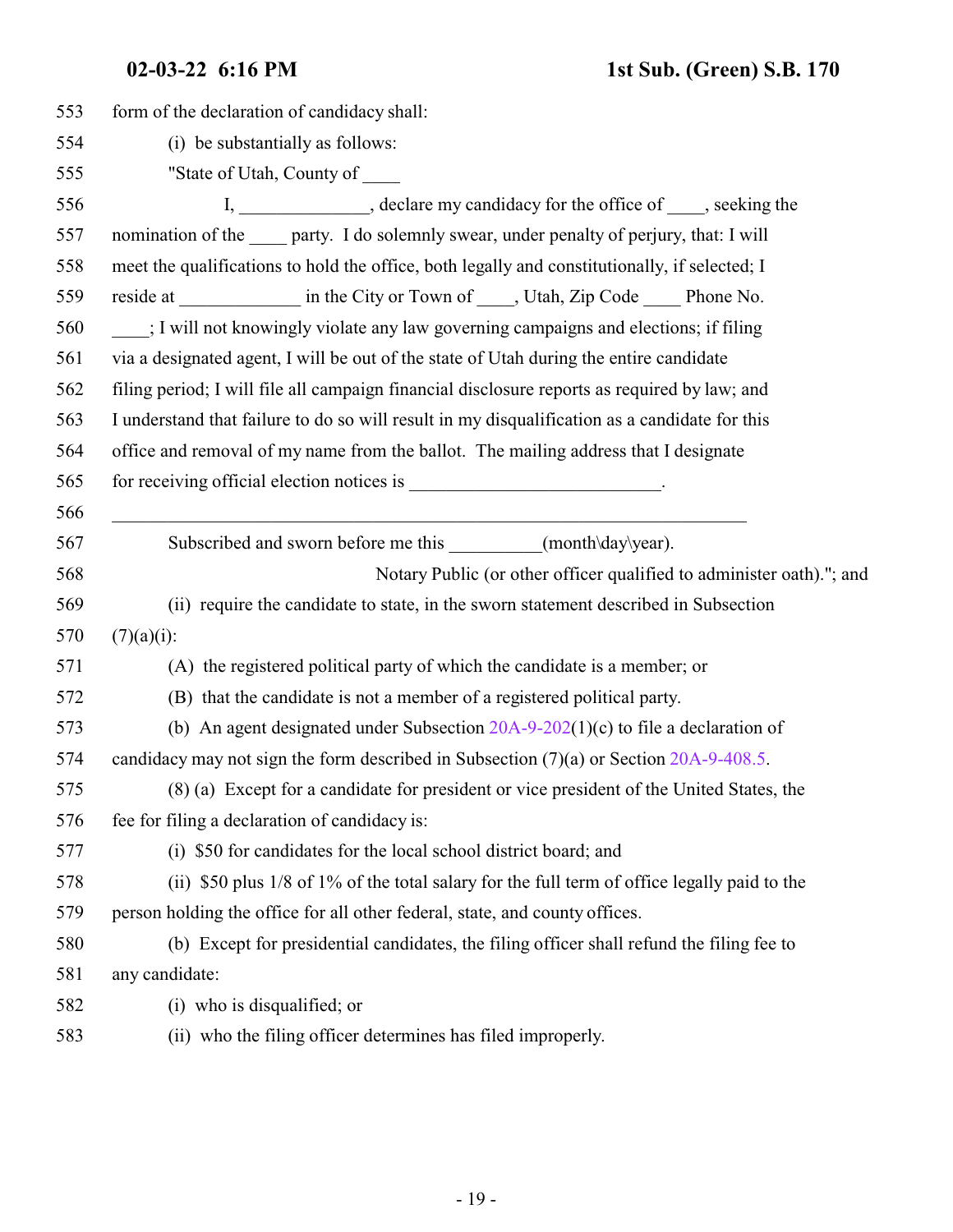| 584 | (c) (i) The county clerk shall immediately pay to the county treasurer all fees received                                                                                                                                       |
|-----|--------------------------------------------------------------------------------------------------------------------------------------------------------------------------------------------------------------------------------|
| 585 | from candidates.                                                                                                                                                                                                               |
| 586 | (ii) The lieutenant governor shall:                                                                                                                                                                                            |
| 587 | (A) apportion to and pay to the county treasurers of the various counties all fees                                                                                                                                             |
| 588 | received for filing of nomination certificates or acceptances; and                                                                                                                                                             |
| 589 | (B) ensure that each county receives that proportion of the total amount paid to the                                                                                                                                           |
| 590 | lieutenant governor from the congressional district that the total vote of that county for all                                                                                                                                 |
| 591 | candidates for representative in Congress bears to the total vote of all counties within the                                                                                                                                   |
| 592 | congressional district for all candidates for representative in Congress.                                                                                                                                                      |
| 593 | (d) (i) A person who is unable to pay the filing fee may file a declaration of candidacy                                                                                                                                       |
| 594 | without payment of the filing fee upon a prima facie showing of impecuniosity as evidenced by                                                                                                                                  |
| 595 | an affidavit of impecuniosity filed with the filing officer and, if requested by the filing officer,                                                                                                                           |
| 596 | a financial statement filed at the time the affidavit is submitted.                                                                                                                                                            |
| 597 | (ii) A person who is able to pay the filing fee may not claim impecuniosity.                                                                                                                                                   |
| 598 | (iii) (A) False statements made on an affidavit of impecuniosity or a financial                                                                                                                                                |
| 599 | statement filed under this section shall be subject to the criminal penalties provided under                                                                                                                                   |
| 600 | Sections 76-8-503 and 76-8-504 and any other applicable criminal provision.                                                                                                                                                    |
| 601 | (B) Conviction of a criminal offense under Subsection $(8)(d)(iii)(A)$ shall be                                                                                                                                                |
| 602 | considered an offense under this title for the purposes of assessing the penalties provided in                                                                                                                                 |
| 603 | Subsection $20A-1-609(2)$ .                                                                                                                                                                                                    |
| 604 | (iv) The filing officer shall ensure that the affidavit of impecuniosity is printed in                                                                                                                                         |
| 605 | substantially the following form:                                                                                                                                                                                              |
| 606 | "Affidavit of Impecuniosity                                                                                                                                                                                                    |
| 607 | Individual Name                                                                                                                                                                                                                |
| 608 | Address Address Address Address Address Address Address Address Address Address Address Address Address Address Address Address Address Address Address Address Address Address Address Address Address Address Address Addres |
| 609 | Phone Number                                                                                                                                                                                                                   |
| 610 | I, (name), do solemnly [swear] [affirm], under penalty of law                                                                                                                                                                  |
| 611 | for false statements, that, owing to my poverty, I am unable to pay the filing fee required by                                                                                                                                 |
| 612 | law.                                                                                                                                                                                                                           |
| 613 |                                                                                                                                                                                                                                |
| 614 | Affiant                                                                                                                                                                                                                        |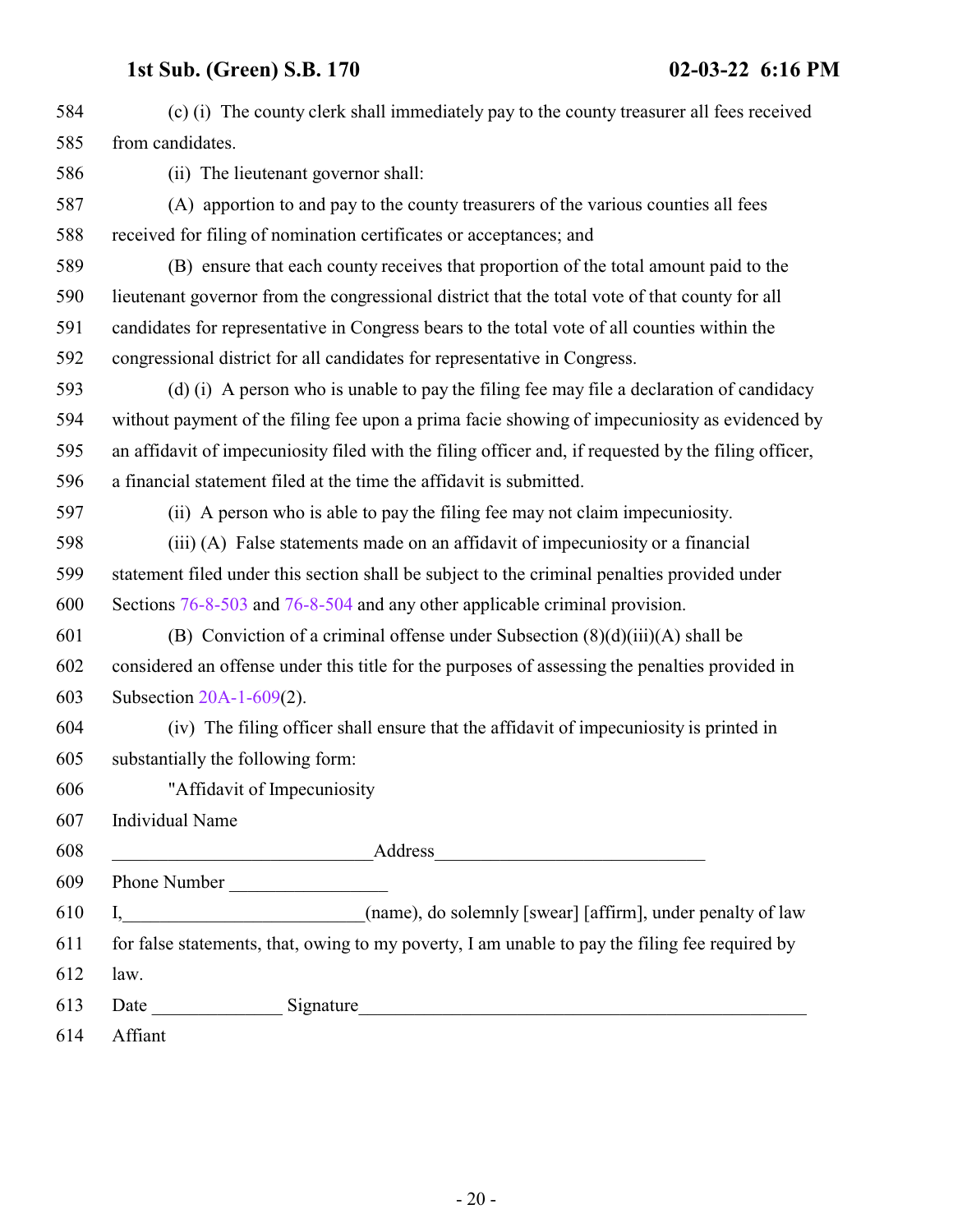## **02-03-22 6:16 PM 1st Sub. (Green) S.B. 170**

<span id="page-20-1"></span><span id="page-20-0"></span>

| 615 | Subscribed and sworn to before me on<br>(month\day\year)                                             |
|-----|------------------------------------------------------------------------------------------------------|
| 616 |                                                                                                      |
| 617 | (signature)                                                                                          |
| 618 | Name and Title of Officer Authorized to Administer Oath                                              |
| 619 | (v) The filing officer shall provide to a person who requests an affidavit of                        |
| 620 | impecuniosity a statement printed in substantially the following form, which may be included         |
| 621 | on the affidavit of impecuniosity:                                                                   |
| 622 | "Filing a false statement is a criminal offense. In accordance with Section 20A-1-609, a             |
| 623 | candidate who is found guilty of filing a false statement, in addition to being subject to criminal  |
| 624 | penalties, will be removed from the ballot."                                                         |
| 625 | (vi) The filing officer may request that a person who makes a claim of impecuniosity                 |
| 626 | under this Subsection $(8)(d)$ file a financial statement on a form prepared by the election         |
| 627 | official.                                                                                            |
| 628 | (9) An individual who fails to file a declaration of candidacy or certificate of                     |
| 629 | nomination within the time provided in this chapter is ineligible for nomination to office.          |
| 630 | (10) A declaration of candidacy filed under this section may not be amended or                       |
| 631 | modified after the final date established for filing a declaration of candidacy.                     |
| 632 | Section 6. Section 20A-9-201.5 is enacted to read:                                                   |
| 633 | 20A-9-201.5. Declaration of candidacy filing period for a qualified political party.                 |
| 634 | In 2022, for a qualified political party, the filing period to file a declaration of<br>(1)          |
| 635 | candidacy for an elective office that is to be filled at the next regular general election begins at |
| 636 | <u>8 a.m. on February 28, 2022, and ends at 5 p.m. on March 4, 2022.</u>                             |
| 637 | (2) Beginning on January 1, 2024, for a qualified political party, the filing period to file         |
| 638 | a declaration of candidacy for an elective office that is to be filled at the next regular general   |
| 639 | election:                                                                                            |
| 640 | (a) begins the later of:                                                                             |
| 641 | January 2 of the year in which the next regular general election is held; or<br>(1)                  |
| 642 | (ii) if January 2 is on a weekend, the first business day after January 2; and                       |
| 643 | (b) ends at 5 p.m. on the fourth business day after the day on which the filing period               |
| 644 | begins.                                                                                              |
| 645 | Section 7. Section 20A-9-406 is amended to read:                                                     |
|     |                                                                                                      |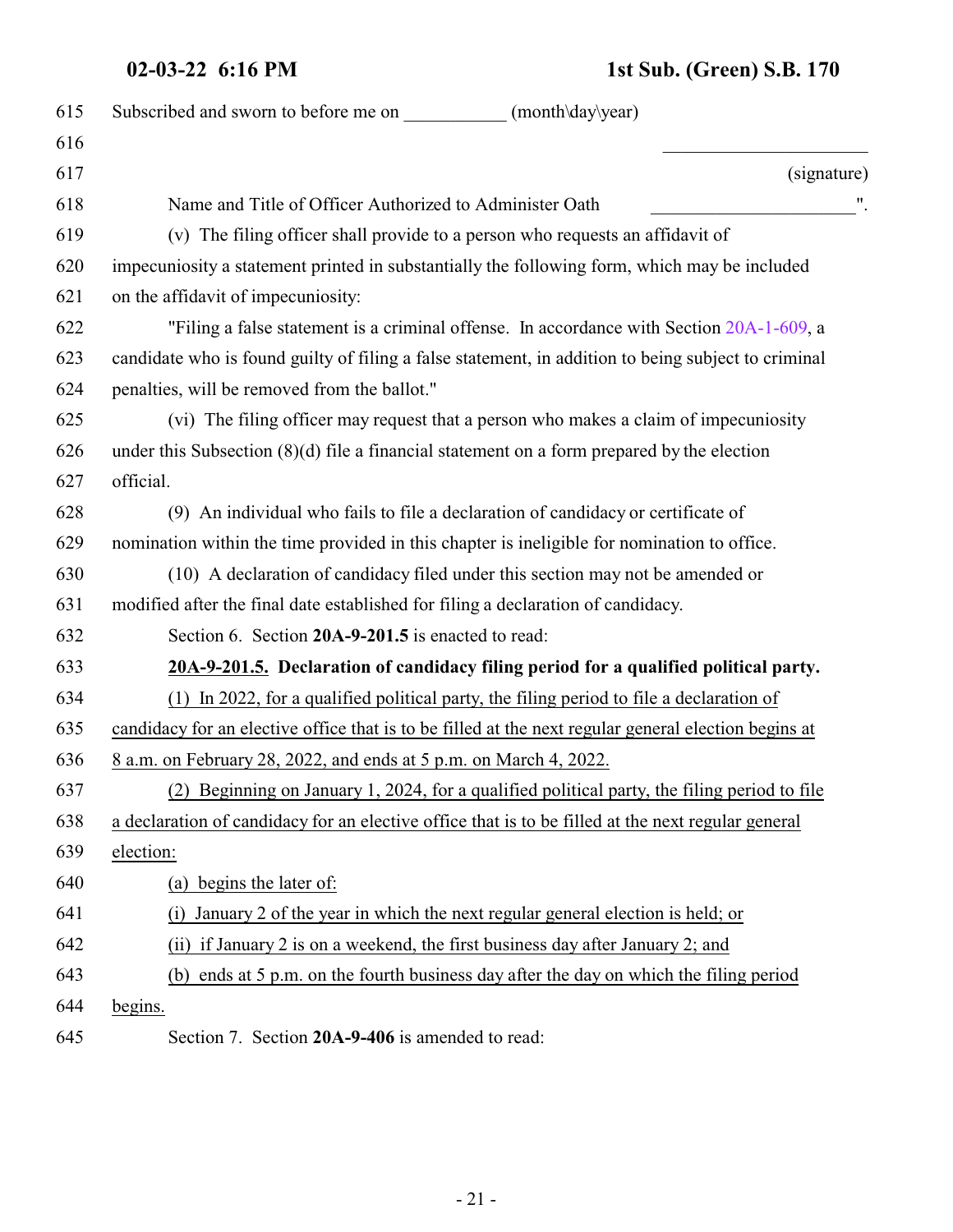| 646 | 20A-9-406. Qualified political party -- Requirements and exemptions.                                   |
|-----|--------------------------------------------------------------------------------------------------------|
| 647 | The following provisions apply to a qualified political party:                                         |
| 648 | (1) the qualified political party shall, no later than 5 p.m. on $\sqrt{\text{November 30}}$ the first |
| 649 | Monday of October of each odd-numbered year, certify to the lieutenant governor the identity           |
| 650 | of one or more registered political parties whose members may vote for the qualified political         |
| 651 | party's candidates and whether unaffiliated voters may vote for the qualified political party's        |
| 652 | candidates;                                                                                            |
| 653 | (2) the following provisions do not apply to a nomination for the qualified political                  |
| 654 | party:                                                                                                 |
| 655 | (a) Subsections $20A-9-403(1)$ through $(3)(b)$ and $(3)(d)$ through $(4)(a)$ ;                        |
| 656 | (b) Subsection $20A-9-403(5)(c)$ ; and                                                                 |
| 657 | (c) Section $20A-9-405$ ;                                                                              |
| 658 | (3) an individual may only seek the nomination of the qualified political party by using               |
| 659 | a method described in Section 20A-9-407, Section 20A-9-408, or both;                                   |
| 660 | (4) the qualified political party shall comply with the provisions of Sections                         |
| 661 | 20A-9-407, 20A-9-408, and 20A-9-409;                                                                   |
| 662 | (5) notwithstanding Subsection $20A-6-301(1)(a)$ , (1)(e), or (2)(a), each election officer            |
| 663 | shall ensure that a ballot described in Section 20A-6-301 includes each individual nominated           |
| 664 | by a qualified political party:                                                                        |
| 665 | (a) under the qualified political party's name, if any; or                                             |
| 666 | (b) under the title of the qualified registered political party as designated by the                   |
| 667 | qualified political party in the certification described in Subsection (1), or, if none is             |
| 668 | designated, then under some suitable title;                                                            |
| 669 | (6) notwithstanding Subsection $20A-6-302(1)(a)$ , each election officer shall ensure, for             |
| 670 | ballots in regular general elections, that each candidate who is nominated by the qualified            |
| 671 | political party is listed by party;                                                                    |
| 672 | (7) notwithstanding Subsection $20A-6-304(1)(e)$ , each election officer shall ensure that             |
| 673 | the party designation of each candidate who is nominated by the qualified political party is           |
| 674 | displayed adjacent to the candidate's name on a mechanical ballot;                                     |
| 675 | (8) "candidates for elective office," defined in Subsection $20A-9-101(1)(a)$ , also                   |
| 676 | includes an individual who files a declaration of candidacy under Section 20A-9-407 or                 |
|     |                                                                                                        |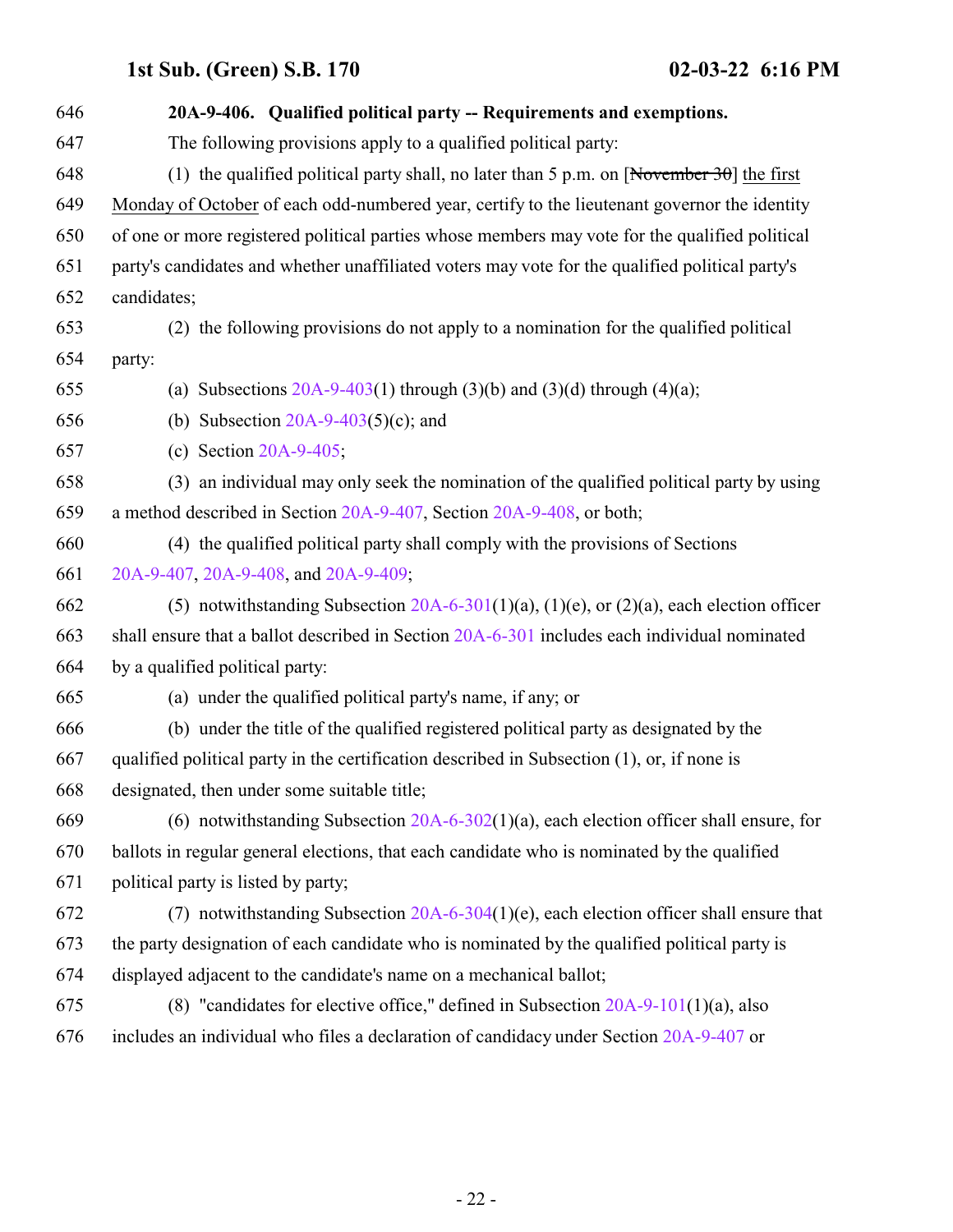<span id="page-22-0"></span>

| 677 | 20A-9-408 to run in a regular general election for a federal office, constitutional office,      |
|-----|--------------------------------------------------------------------------------------------------|
| 678 | multicounty office, or county office;                                                            |
| 679 | (9) an individual who is nominated by, or seeking the nomination of, the qualified               |
| 680 | political party is not required to comply with Subsection $20A-9-201(1)(c)$ ;                    |
| 681 | $(10)$ notwithstanding Subsection 20A-9-403(3), the qualified political party is entitled        |
| 682 | to have each of the qualified political party's candidates for elective office appear on the     |
| 683 | primary ballot of the qualified political party with an indication that each candidate is a      |
| 684 | candidate for the qualified political party;                                                     |
| 685 | (11) notwithstanding Subsection $20A-9-403(4)(a)$ , the lieutenant governor shall include        |
| 686 | on the list provided by the lieutenant governor to the county clerks:                            |
| 687 | (a) the names of all candidates of the qualified political party for federal, constitutional,    |
| 688 | multicounty, and county offices; and                                                             |
| 689 | (b) the names of unopposed candidates for elective office who have been nominated by             |
| 690 | the qualified political party and instruct the county clerks to exclude such candidates from the |
| 691 | primary-election ballot;                                                                         |
| 692 | (12) notwithstanding Subsection $20A-9-403(5)(c)$ , a candidate who is unopposed for an          |
| 693 | elective office in the regular primary election of the qualified political party is nominated by |
| 694 | the party for that office without appearing on the primary ballot; and                           |
| 695 | (13) notwithstanding the provisions of Subsections $20A-9-403(1)$ and (2) and Section            |
| 696 | 20A-9-405, the qualified political party is entitled to have the names of its candidates for     |
| 697 | elective office featured with party affiliation on the ballot at a regular general election.     |
| 698 | Section 8. Section 20A-9-407 is amended to read:                                                 |
| 699 | 20A-9-407. Convention process to seek the nomination of a qualified political                    |
| 700 | party.                                                                                           |
| 701 | (1) This section describes the requirements for a member of a qualified political party          |
| 702 | who is seeking the nomination of a qualified political party for an elective office through the  |
| 703 | qualified political party's convention process.                                                  |
| 704 | (2) Notwithstanding Subsection $20A-9-201(7)(a)$ , the form of the declaration of                |
| 705 | candidacy for a member of a qualified political party who is nominated by, or who is seeking     |
| 706 | the nomination of, the qualified political party under this section shall be substantially as    |
| 707 | described in Section 20A-9-408.5.                                                                |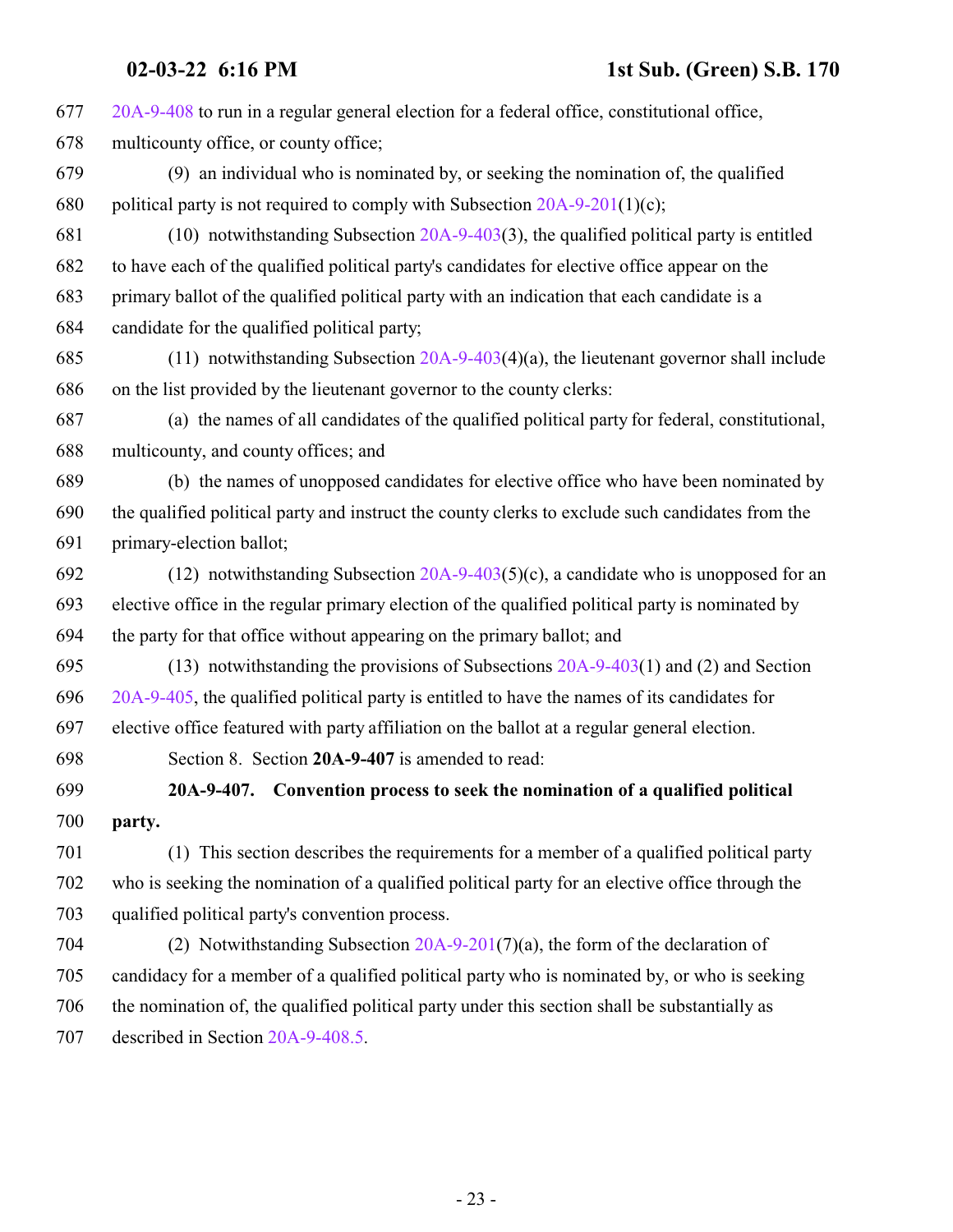| 708 | (3) Notwithstanding Subsection $20A-9-202(1)(a)$ , and except as provided in Subsection                |
|-----|--------------------------------------------------------------------------------------------------------|
| 709 | $20A-9-202(4)$ , a member of a qualified political party who, under this section, is seeking the       |
| 710 | nomination of the qualified political party for an elective office that is to be filled at the next    |
| 711 | general election, shall:                                                                               |
| 712 | (a) except as provided in Subsection $20A-9-202(1)(c)$ , file a declaration of candidacy in            |
| 713 | person with the filing officer[:] during the declaration of candidacy filing period described in       |
| 714 | Section 20A-9-201.5; and                                                                               |
| 715 | $\lceil$ (i) on or after 48 days after the day on which the Legislature's general session begins,      |
| 716 | as provided in Section $36-3-201$ ; and                                                                |
| 717 | $(iii)$ before 5 p.m. 52 days after the day on which the Legislature's general session                 |
| 718 | begins, as provided in Section 36-3-201; and                                                           |
| 719 | (b) pay the filing fee.                                                                                |
| 720 | (4) Notwithstanding Subsection $20A-9-202(2)(a)$ , a member of a qualified political                   |
| 721 | party who, under this section, is seeking the nomination of the qualified political party for the      |
| 722 | office of district attorney within a multicounty prosecution district that is to be filled at the next |
| 723 | general election shall:                                                                                |
| 724 | (a) file a declaration of candidacy with the county clerk designated in the interlocal                 |
| 725 | agreement creating the prosecution district[:] during the declaration of candidacy filing period       |
| 726 | described in Section $20A-9-201.5$ ; and                                                               |
| 727 | $f(t)$ on or after 48 days after the day on which the Legislature's general session begins,            |
| 728 | as provided in Section 36-3-201; and]                                                                  |
| 729 | $(iii)$ before 5 p.m. 52 days after the day on which the Legislature's general session                 |
| 730 | begins, as provided in Section 36-3-201; and                                                           |
| 731 | (b) pay the filing fee.                                                                                |
| 732 | (5) Notwithstanding Subsection $20A-9-202(3)(a)(iii)$ , a lieutenant governor candidate                |
| 733 | who files as the joint-ticket running mate of an individual who is nominated by a qualified            |
| 734 | political party, under this section, for the office of governor shall, [before the deadline            |
| 735 | described in Subsection $20A-9-202(1)(b)$ during the declaration of candidacy filing period            |
| 736 | described in Section 20A-9-201.5, file a declaration of candidacy and submit a letter from the         |
| 737 | candidate for governor that names the lieutenant governor candidate as a joint-ticket running          |
| 738 | mate.                                                                                                  |
|     |                                                                                                        |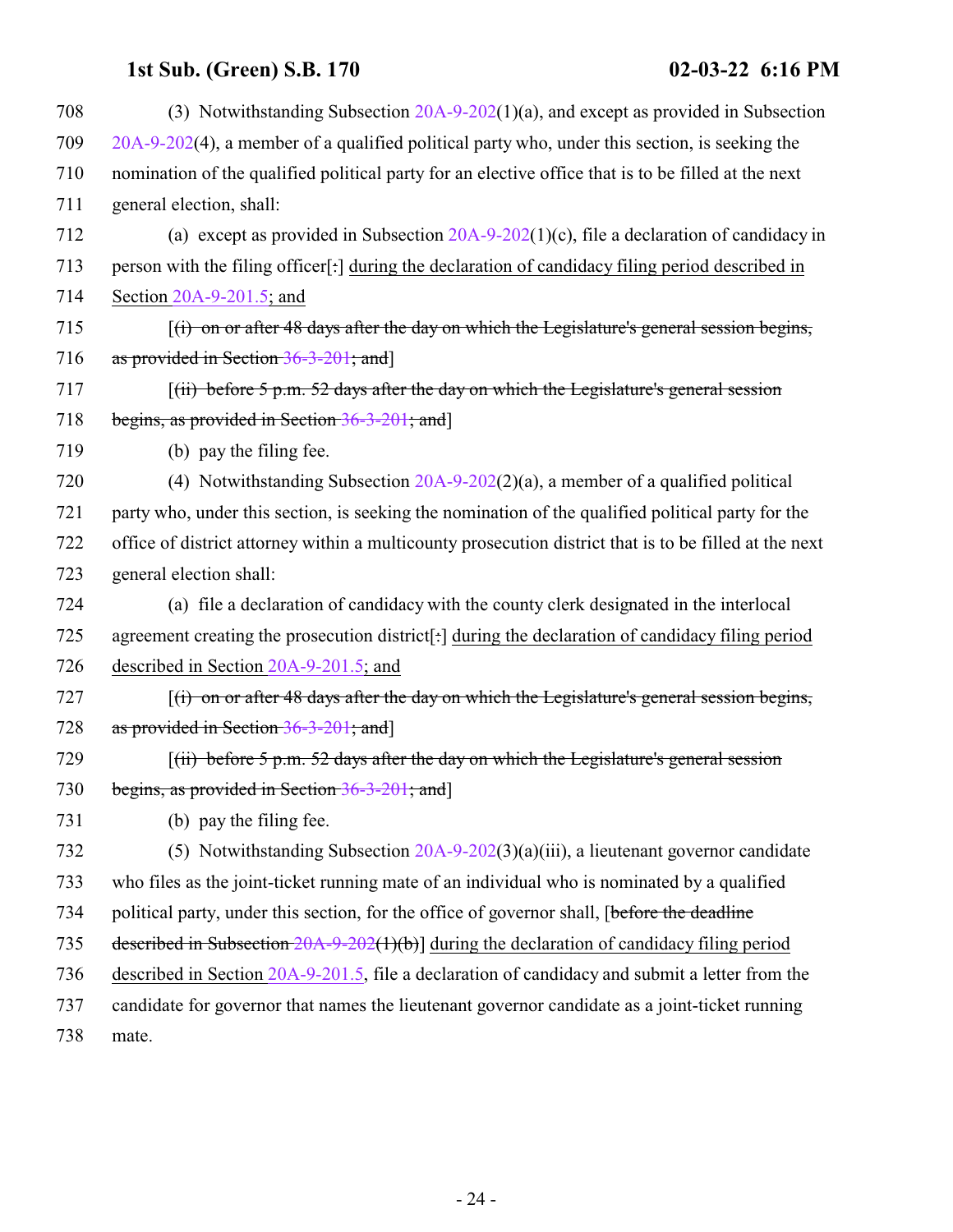- (6) (a) A qualified political party that nominates a candidate under this section shall certify the name of the candidate to the lieutenant governor before the deadline described in Subsection [20A-9-202](http://le.utah.gov/UtahCode/SectionLookup.jsp?section=20a-9-202&session=2022GS)(1)(b).
- (b) The lieutenant governor shall include, in the primary ballot certification or, for a race where a primary is not held because the candidate is unopposed, in the general election ballot certification, the name of each candidate nominated by a qualified political party under this section.
- (7) Notwithstanding Subsection [20A-9-701](http://le.utah.gov/UtahCode/SectionLookup.jsp?section=20a-9-701&session=2022GS)(2), the ballot shall, for each candidate who is nominated by a qualified political party under this section, designate the qualified political 748 party that nominated the candidate.
- <span id="page-24-0"></span>Section 9. Section **20A-9-408** is amended to read:

### **20A-9-408. Signature-gathering process to seek the nomination of a qualified political party.**

- (1) This section describes the requirements for a member of a qualified political party who is seeking the nomination of the qualified political party for an elective office through the signature-gathering process described in this section.
- (2) Notwithstanding Subsection [20A-9-201](#page-14-0)(7)(a), the form of the declaration of candidacy for a member of a qualified political party who is nominated by, or who is seeking the nomination of, the qualified political party under this section shall be substantially as described in Section [20A-9-408.5](http://le.utah.gov/UtahCode/SectionLookup.jsp?section=20a-9-408.5&session=2022GS).
- (3) Notwithstanding Subsection [20A-9-202](http://le.utah.gov/UtahCode/SectionLookup.jsp?section=20a-9-202&session=2022GS)(1)(a), and except as provided in Subsection [20A-9-202](http://le.utah.gov/UtahCode/SectionLookup.jsp?section=20a-9-202&session=2022GS)(4), a member of a qualified political party who, under this section, is seeking the nomination of the qualified political party for an elective office that is to be filled at the next general election shall:
- [(a) within the period beginning on January 1 before the next regular general election and ending at 5 p.m. 52 days after the day on which the Legislature's general session begins, as provided in Section [36-3-201](http://le.utah.gov/UtahCode/SectionLookup.jsp?section=36-3-201&session=2022GS)]
- (a) during the declaration of candidacy filing period described in Section [20A-9-201.5](#page-20-1), and before gathering signatures under this section, file with the filing officer on a form approved by the lieutenant governor a notice of intent to gather signatures for candidacy that includes: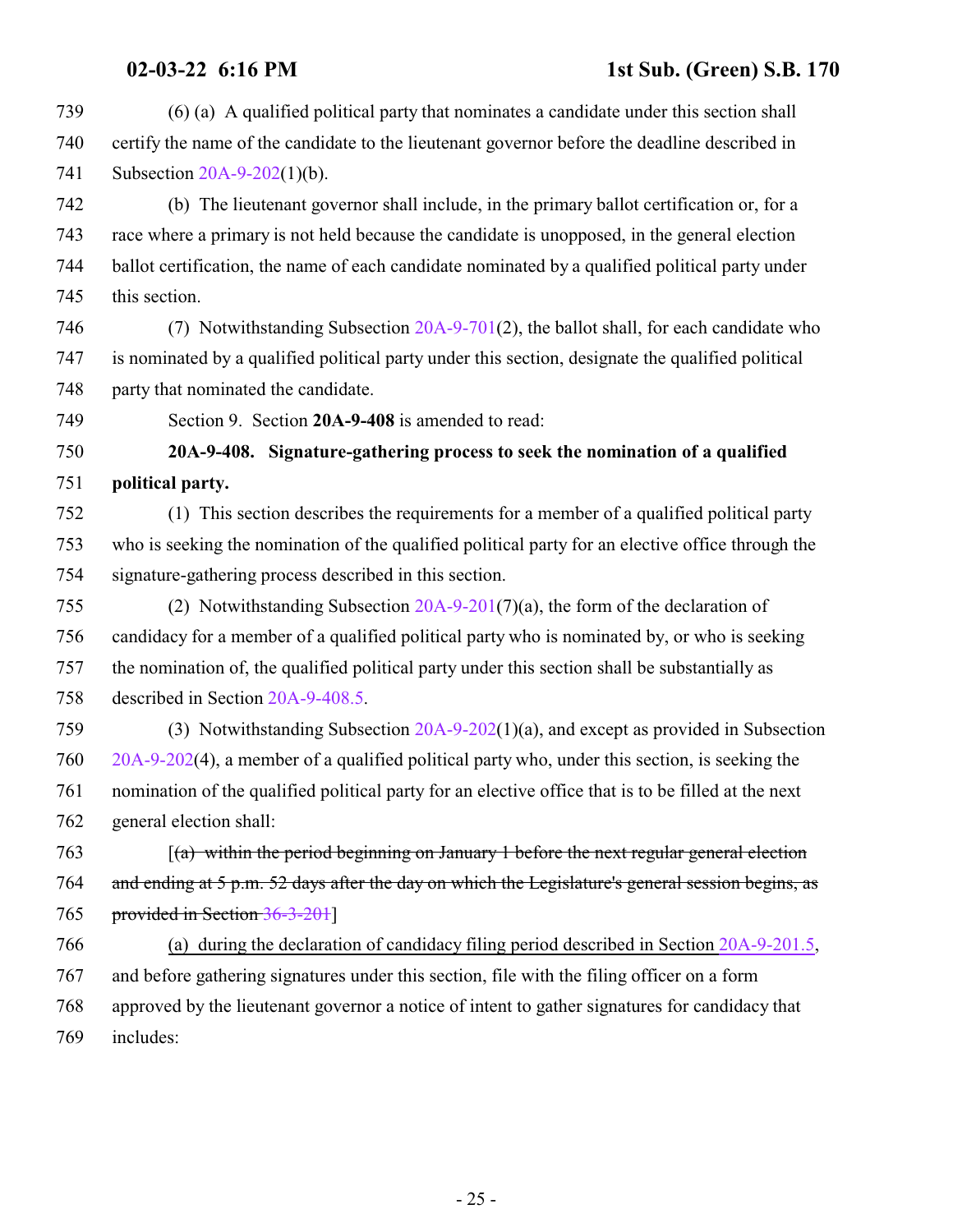| 770 | (i) the name of the member who will attempt to become a candidate for a registered                     |
|-----|--------------------------------------------------------------------------------------------------------|
| 771 | political party under this section;                                                                    |
| 772 | (ii) the name of the registered political party for which the member is seeking                        |
| 773 | nomination;                                                                                            |
| 774 | (iii) the office for which the member is seeking to become a candidate;                                |
| 775 | (iv) the address and telephone number of the member; and                                               |
| 776 | (v) other information required by the lieutenant governor;                                             |
| 777 | (b) except as provided in Subsection $20A-9-202(1)(c)$ , file a declaration of candidacy,              |
| 778 | in person, with the filing officer[:] during the declaration of candidacy filing period described      |
| 779 | in Section $20A-9-201.5$ ; and                                                                         |
| 780 | $(i)$ on or after 48 days after the day on which the Legislature's general session begins,             |
| 781 | as provided in Section 36-3-201; and                                                                   |
| 782 | $(iii)$ before 5 p.m. 52 days after the day on which the Legislature's general session                 |
| 783 | begins, as provided in Section $36-3-201$ ; and                                                        |
| 784 | (c) pay the filing fee.                                                                                |
| 785 | (4) Notwithstanding Subsection $20A-9-202(2)(a)$ , a member of a qualified political                   |
| 786 | party who, under this section, is seeking the nomination of the qualified political party for the      |
| 787 | office of district attorney within a multicounty prosecution district that is to be filled at the next |
| 788 | general election shall:                                                                                |
| 789 | $\lceil$ (a) on or after January 1 before the next regular general election                            |
| 790 | during the declaration of candidacy filing period described in Section 20A-9-201.5,<br>(a)             |
| 791 | and before gathering signatures under this section, file with the filing officer on a form             |
| 792 | approved by the lieutenant governor a notice of intent to gather signatures for candidacy that         |
| 793 | includes:                                                                                              |
| 794 | (i) the name of the member who will attempt to become a candidate for a registered                     |
| 795 | political party under this section;                                                                    |
| 796 | (ii) the name of the registered political party for which the member is seeking                        |
| 797 | nomination;                                                                                            |
| 798 | (iii) the office for which the member is seeking to become a candidate;                                |
| 799 | (iv) the address and telephone number of the member; and                                               |
| 800 | (v) other information required by the lieutenant governor;                                             |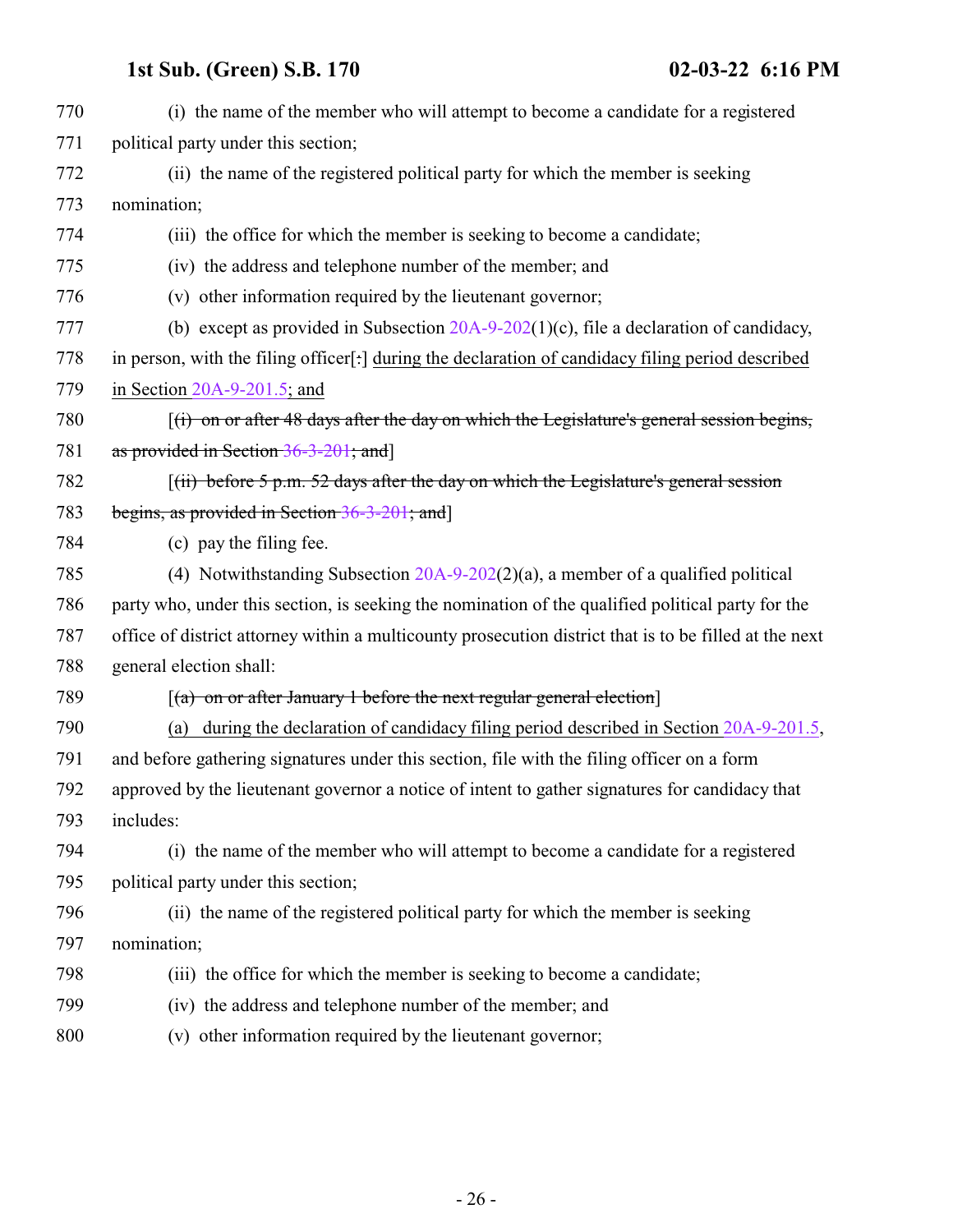| 801 | (b) except as provided in Subsection $20A-9-202(1)(c)$ , file a declaration of candidacy,            |
|-----|------------------------------------------------------------------------------------------------------|
| 802 | in person, with the filing officer[:] during the declaration of candidacy filing period described    |
| 803 | in Section $20A-9-201.5$ ; and                                                                       |
| 804 | $(i)$ on or after 48 days after the day on which the Legislature's general session begins,           |
| 805 | as provided in Section 36-3-201; and]                                                                |
| 806 | $\lceil$ (ii) before 5 p.m. 52 days after the day on which the Legislature's general session         |
| 807 | begins, as provided in Section 36-3-201; and                                                         |
| 808 | (c) pay the filing fee.                                                                              |
| 809 | (5) Notwithstanding Subsection $20A-9-202(3)(a)(iii)$ , a lieutenant governor candidate              |
| 810 | who files as the joint-ticket running mate of an individual who is nominated by a qualified          |
| 811 | political party, under this section, for the office of governor shall, [before the deadline          |
| 812 | described in Subsection $20A-9-202(1)(b)$ during the declaration of candidacy filing period          |
| 813 | described in Section 20A-9-201.5, file a declaration of candidacy and submit a letter from the       |
| 814 | candidate for governor that names the lieutenant governor candidate as a joint-ticket running        |
| 815 | mate.                                                                                                |
| 816 | (6) The lieutenant governor shall ensure that the certification described in Subsection              |
| 817 | $20A-9-701(1)$ also includes the name of each candidate nominated by a qualified political party     |
| 818 | under this section.                                                                                  |
| 819 | (7) Notwithstanding Subsection 20A-9-701(2), the ballot shall, for each candidate who                |
| 820 | is nominated by a qualified political party under this section, designate the qualified political    |
| 821 | party that nominated the candidate.                                                                  |
| 822 | (8) A member of a qualified political party may seek the nomination of the qualified                 |
| 823 | political party for an elective office by:                                                           |
| 824 | (a) complying with the requirements described in this section; and                                   |
| 825 | (b) collecting signatures, on a form approved by the lieutenant governor, during the                 |
| 826 | period beginning on [January 1 of an even-numbered year] the day on which the member files a         |
| 827 | notice of intent to gather signatures and ending at 5 p.m. 14 days before the day on which the       |
| 828 | qualified political party's convention for the office is held, in the following amounts:             |
| 829 | (i) for a statewide race, 28,000 signatures of registered voters in the state who are                |
| 830 | permitted by the qualified political party to vote for the qualified political party's candidates in |
| 831 | a primary election;                                                                                  |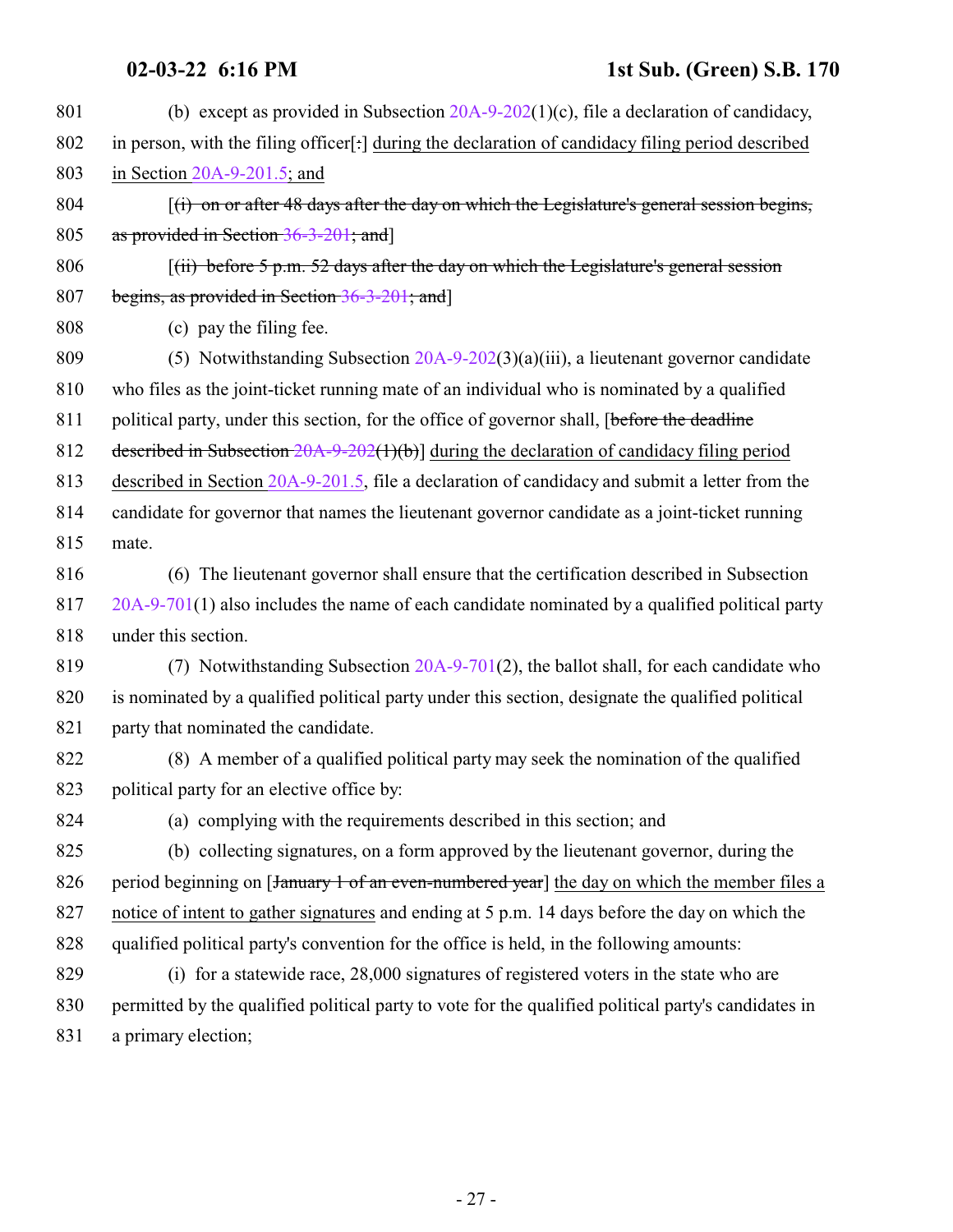| 832 | (ii) for a congressional district race, 7,000 signatures of registered voters who are                 |
|-----|-------------------------------------------------------------------------------------------------------|
| 833 | residents of the congressional district and are permitted by the qualified political party to vote    |
| 834 | for the qualified political party's candidates in a primary election;                                 |
| 835 | (iii) for a state Senate district race, 2,000 signatures of registered voters who are                 |
| 836 | residents of the state Senate district and are permitted by the qualified political party to vote for |
| 837 | the qualified political party's candidates in a primary election;                                     |
| 838 | (iv) for a state House district race, 1,000 signatures of registered voters who are                   |
| 839 | residents of the state House district and are permitted by the qualified political party to vote for  |
| 840 | the qualified political party's candidates in a primary election;                                     |
| 841 | (v) for a State Board of Education race, the lesser of:                                               |
| 842 | (A) 2,000 signatures of registered voters who are residents of the State Board of                     |
| 843 | Education district and are permitted by the qualified political party to vote for the qualified       |
| 844 | political party's candidates in a primary election; or                                                |
| 845 | (B) 3% of the registered voters of the qualified political party who are residents of the             |
| 846 | applicable State Board of Education district; and                                                     |
| 847 | (vi) for a county office race, signatures of 3% of the registered voters who are residents            |
| 848 | of the area permitted to vote for the county office and are permitted by the qualified political      |
| 849 | party to vote for the qualified political party's candidates in a primary election.                   |
| 850 | $(9)$ (a) In order for a member of the qualified political party to qualify as a candidate            |
| 851 | for the qualified political party's nomination for an elective office under this section, the         |
| 852 | member shall:                                                                                         |
| 853 | (i) collect the signatures on a form approved by the lieutenant governor, using the same              |
| 854 | circulation and verification requirements described in Sections 20A-7-204 and 20A-7-205; and          |
| 855 | (ii) submit the signatures to the election officer before 5 p.m. no later than 14 days                |
| 856 | before the day on which the qualified political party holds the party's convention to select          |
| 857 | candidates, for the elective office, for the qualified political party's nomination.                  |
| 858 | (b) An individual may not gather signatures under this section until after the individual             |
| 859 | files a notice of intent to gather signatures for candidacy described in this section.                |
| 860 | (c) An individual who files a notice of intent to gather signatures for candidacy,                    |
| 861 | described in Subsection $(3)(a)$ or $(4)(a)$ , is, beginning on the day on which the individual files |
| 862 | the notice of intent to gather signatures for candidacy:                                              |
|     |                                                                                                       |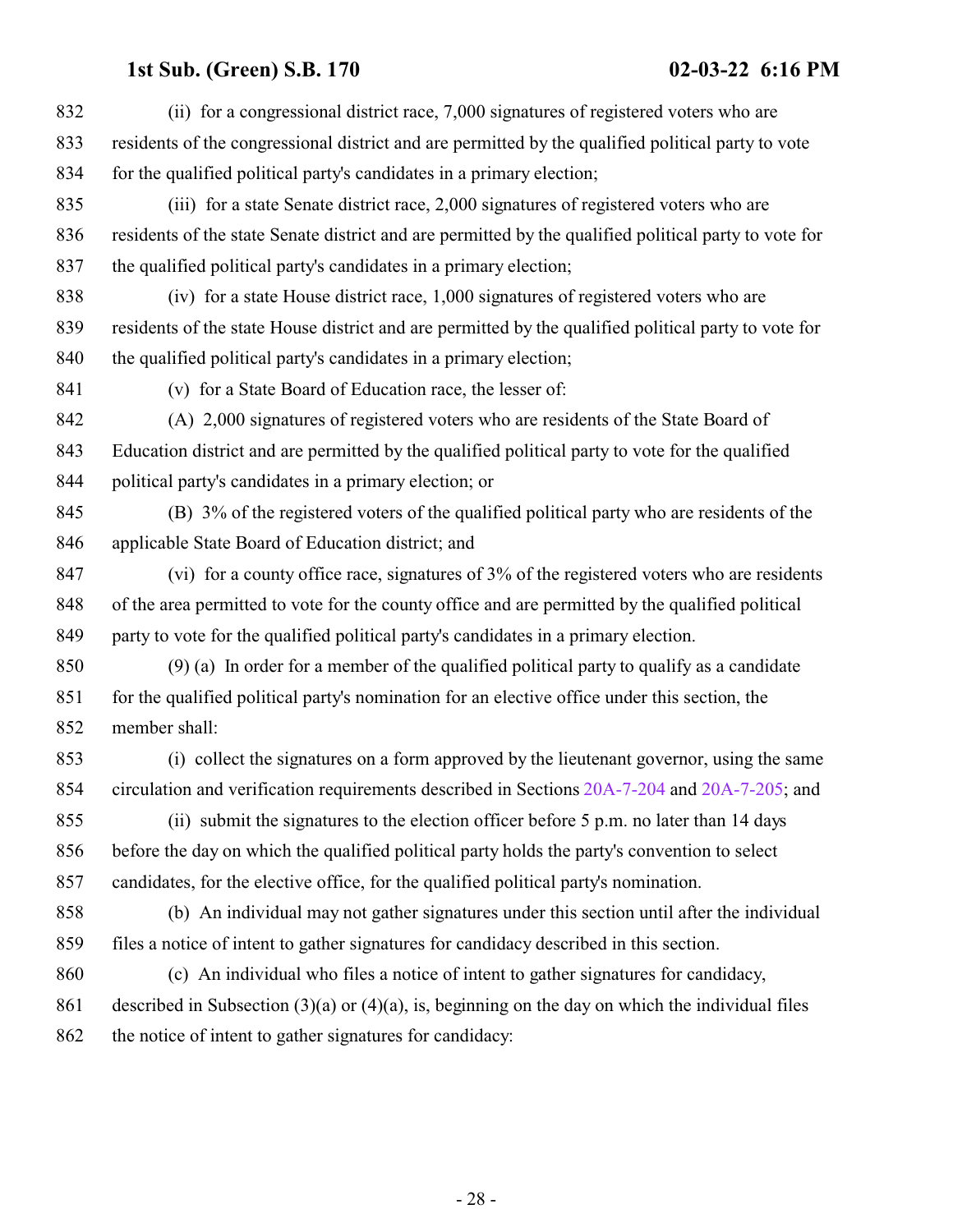(i) required to comply with the reporting requirements that a candidate for office is required to comply with; and

 (ii) subject to the same enforcement provisions, and civil and criminal penalties, that apply to a candidate for office in relation to the reporting requirements described in Subsection 867 (9)(c)(i).

 (d) Upon timely receipt of the signatures described in Subsections (8) and (9)(a), the election officer shall, no later than the earlier of 14 days after the day on which the election officer receives the signatures, or one day before the day on which the qualified political party holds the convention to select a nominee for the elective office to which the signature packets relate:

 (i) check the name of each individual who completes the verification for a signature packet to determine whether each individual is a resident of Utah and is at least 18 years old;

875 (ii) submit the name of each individual described in Subsection  $(9)(d)(i)$  who is not a Utah resident or who is not at least 18 years old to the attorney general and the county attorney;

 (iii) determine whether each signer is a registered voter who is qualified to sign the petition, using the same method, described in Section [20A-7-206.3](http://le.utah.gov/UtahCode/SectionLookup.jsp?section=20a-7-206.3&session=2022GS), used to verify a signature on a petition; and

 (iv) certify whether each name is that of a registered voter who is qualified to sign the signature packet.

 (e) Upon timely receipt of the signatures described in Subsections (8) and (9)(a), the election officer shall, no later than one day before the day on which the qualified political party holds the convention to select a nominee for the elective office to which the signature packets relate, notify the qualified political party and the lieutenant governor of the name of each member of the qualified political party who qualifies as a nominee of the qualified political party, under this section, for the elective office to which the convention relates.

 (f) Upon receipt of a notice of intent to gather signatures for candidacy described in this section, the lieutenant governor shall post the notice of intent to gather signatures for candidacy on the lieutenant governor's website in the same location that the lieutenant governor posts a declaration of candidacy.

<span id="page-28-0"></span>

Section 10. Section **20A-9-502** is amended to read:

**20A-9-502. Certificate of nomination -- Contents -- Circulation -- Verification --**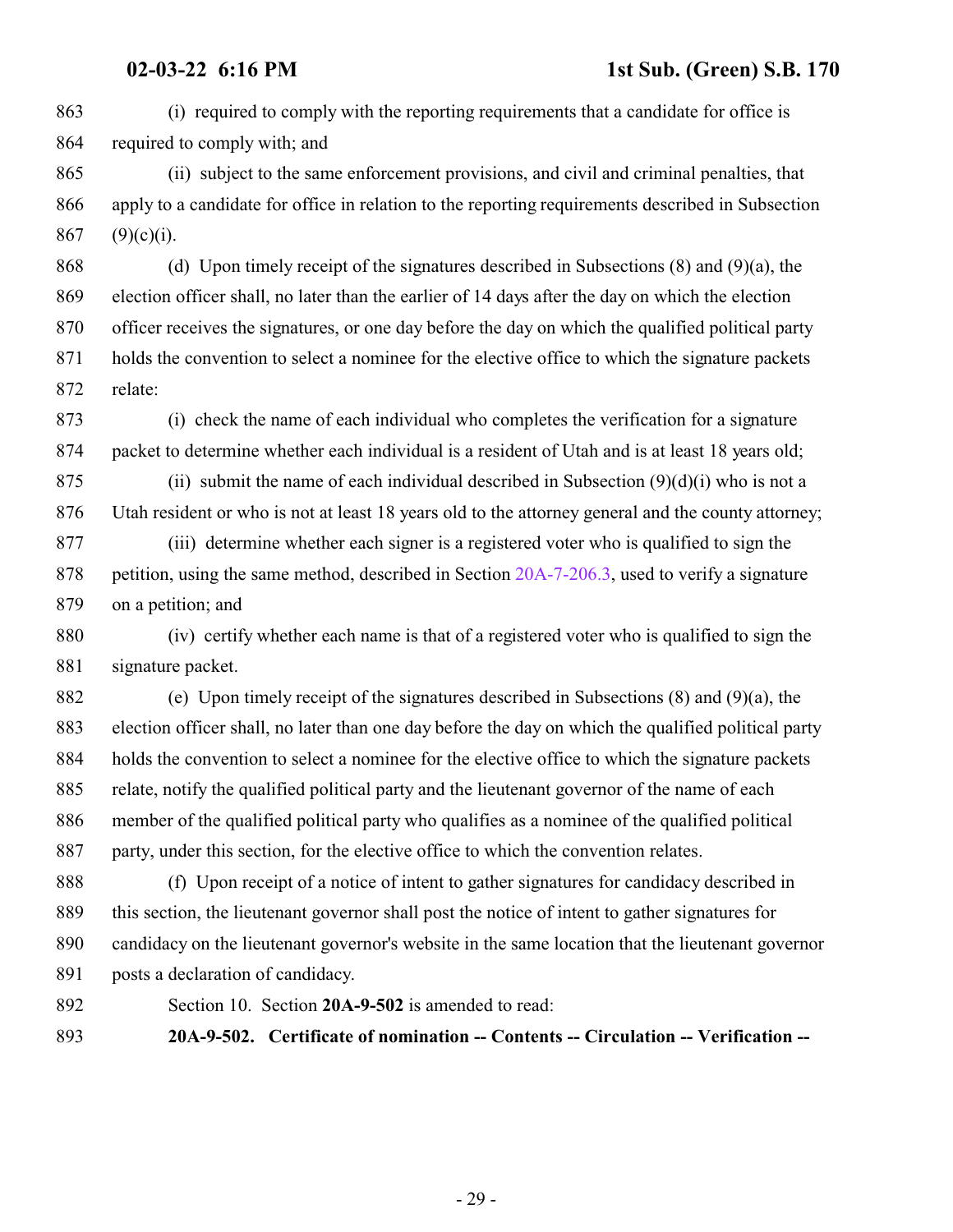| 894 | Criminal penalty.                                                                                   |
|-----|-----------------------------------------------------------------------------------------------------|
| 895 | (1) The candidate shall:                                                                            |
| 896 | (a) prepare a certificate of nomination in substantially the following form:                        |
| 897 |                                                                                                     |
| 898 | I, _____________, declare my intention of becoming an unaffiliated candidate for the                |
| 899 | political group designated as ______ for the office of ______. I do solemnly swear that I can       |
| 900 | qualify to hold that office both legally and constitutionally if selected, and that I reside at     |
| 901 | Street, in the city of _____, county of _____, state of ______, zip code ____, phone ____, and      |
| 902 | that I am providing, or have provided, the required number of holographic signatures of             |
| 903 | registered voters required by law; that as a candidate at the next election I will not knowingly    |
| 904 | violate any election or campaign law; that, if filing via a designated agent for an office other    |
| 905 | than president of the United States, I will be out of the state of Utah during the entire candidate |
| 906 | filing period; I will file all campaign financial disclosure reports as required by law; and I      |
| 907 | understand that failure to do so will result in my disqualification as a candidate for this office  |
| 908 | and removal of my name from the ballot.                                                             |
| 909 |                                                                                                     |
| 910 | Subscribed and sworn to before me this ______(month\day\year).                                      |
| 911 |                                                                                                     |
| 912 | Notary Public (or other officer                                                                     |
| 913 | qualified to administer oaths)";                                                                    |
| 914 | (b) bind signature sheets to the certificate that:                                                  |
| 915 | (i) are printed on sheets of paper 8-1/2 inches long and 11 inches wide;                            |
| 916 | (ii) are ruled with a horizontal line 3/4 inch from the top, with the space above that line         |
| 917 | blank for the purpose of binding;                                                                   |
| 918 | (iii) contain the name of the proposed candidate and the words "Unaffiliated Candidate"             |
| 919 | Certificate of Nomination Petition" printed directly below the horizontal line;                     |
| 920 | (iv) contain the word "Warning" printed directly under the words described in                       |
| 921 | Subsection $(1)(b)(iii)$ ;                                                                          |
| 922 | (v) contain, to the right of the word "Warning," the following statement printed in not             |
| 923 | less than eight-point, single leaded type:                                                          |
| 924 | "It is a class A misdemeanor for anyone to knowingly sign a certificate of nomination               |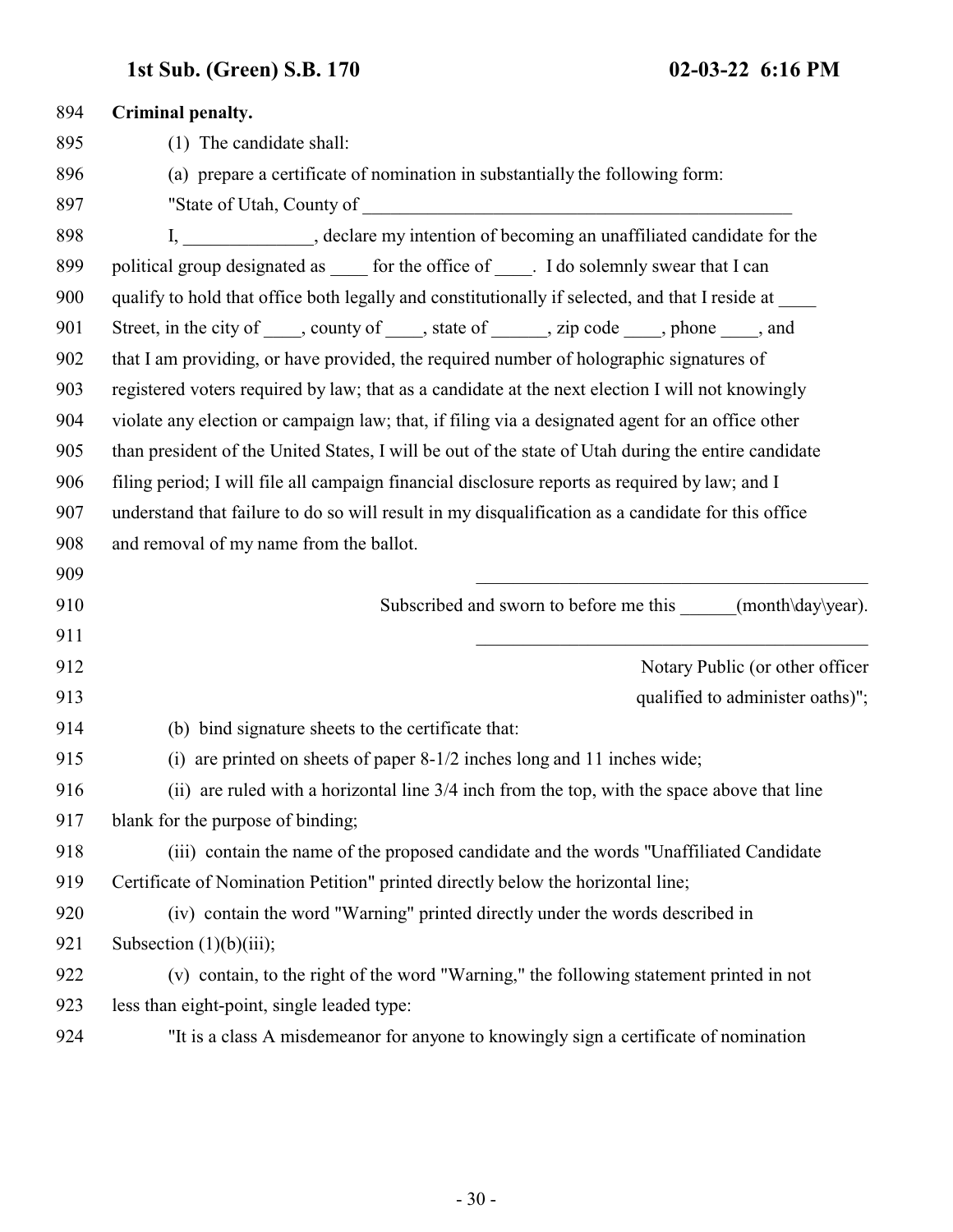## **02-03-22 6:16 PM 1st Sub. (Green) S.B. 170**

| 925 | signature sheet with any name other than the person's own name or more than once for the           |
|-----|----------------------------------------------------------------------------------------------------|
| 926 | same candidate or if the person is not registered to vote in this state and does not intend to     |
| 927 | become registered to vote in this state before the county clerk certifies the signatures.";        |
| 928 | (vi) contain the following statement directly under the statement described in                     |
| 929 | Subsection $(1)(b)(v)$ :                                                                           |
| 930 | "Each signer says:                                                                                 |
| 931 | I have personally signed this petition with a holographic signature;                               |
| 932 | I am registered to vote in Utah or intend to become registered to vote in Utah before the          |
| 933 | county clerk certifies my signature; and                                                           |
| 934 | My street address is written correctly after my name.";                                            |
| 935 | (vii) contain horizontally ruled lines, 3/8 inch apart under the statement described in            |
| 936 | Subsection $(1)(b)(vi)$ ; and                                                                      |
| 937 | (viii) be vertically divided into columns as follows:                                              |
| 938 | (A) the first column shall appear at the extreme left of the sheet, be 5/8 inch wide, be           |
| 939 | headed with "For Office Use Only," and be subdivided with a light vertical line down the           |
| 940 | middle;                                                                                            |
| 941 | (B) the next column shall be 2-1/2 inches wide, headed "Registered Voter's Printed                 |
| 942 | Name (must be legible to be counted)";                                                             |
| 943 | (C) the next column shall be 2-1/2 inches wide, headed "Holographic Signature of                   |
| 944 | Registered Voter";                                                                                 |
| 945 | (D) the next column shall be one inch wide, headed "Birth Date or Age (Optional)";                 |
| 946 | (E) the final column shall be 4-3/8 inches wide, headed "Street Address, City, Zip                 |
| 947 | Code"; and                                                                                         |
| 948 | (F) at the bottom of the sheet, contain the following statement: "Birth date or age                |
| 949 | information is not required, but it may be used to verify your identity with voter registration    |
| 950 | records. If you choose not to provide it, your signature may not be certified as a valid signature |
| 951 | if you change your address before petition signatures are certified or if the information you      |
| 952 | provide does not match your voter registration records."; and                                      |
| 953 | (c) bind a final page to one or more signature sheets that are bound together that                 |
| 954 | contains, except as provided by Subsection (3), the following printed statement:                   |
| 955 | "Verification                                                                                      |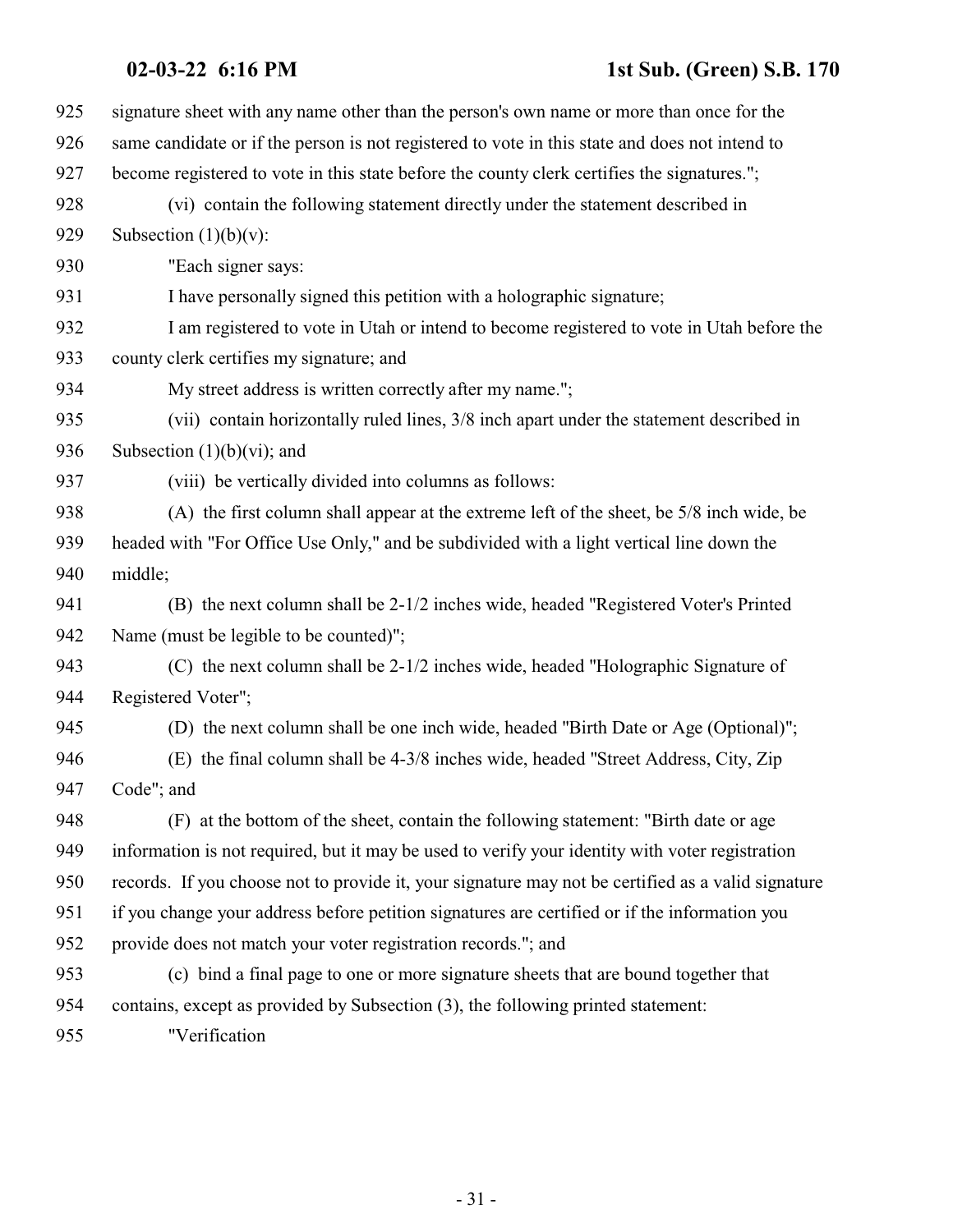| 956 | State of Utah, County of                                                                              |
|-----|-------------------------------------------------------------------------------------------------------|
| 957 | I, ___________________, of _____, hereby state that:                                                  |
| 958 | I am a Utah resident and am at least 18 years old;                                                    |
| 959 | All the names that appear on the signature sheets bound to this page were signed by                   |
| 960 | persons who professed to be the persons whose names appear on the signature sheets, and each          |
| 961 | of them signed the person's name on the signature sheets in my presence;                              |
| 962 | I believe that each has printed and signed the person's name and written the person's                 |
| 963 | street address correctly, and that each signer is registered to vote in Utah or will register to vote |
| 964 | in Utah before the county clerk certifies the signatures on the signature sheet.                      |
| 965 |                                                                                                       |
| 966 | (Residence Address)<br>(Signature)<br>(Date)".                                                        |
| 967 | (2) An agent designated to file a certificate of nomination under Subsection                          |
| 968 | $20A-9-503$ [ $(1)$ ](2)(b) may not sign the form described in Subsection (1)(a).                     |
| 969 | (3) (a) The candidate shall circulate the nomination petition and ensure that the person              |
| 970 | in whose presence each signature sheet is signed:                                                     |
| 971 | (i) is at least 18 years old;                                                                         |
| 972 | (ii) except as provided by Subsection $(3)(b)$ , meets the residency requirements of                  |
| 973 | Section $20A-2-105$ ; and                                                                             |
| 974 | (iii) verifies each signature sheet by completing the verification bound to one or more               |
| 975 | signature sheets that are bound together.                                                             |
| 976 | (b) A person who is not a resident may sign the verification on a petition for an                     |
| 977 | unaffiliated candidate for the office of president of the United States.                              |
| 978 | (c) A person may not sign the verification if the person signed a signature sheet bound               |
| 979 | to the verification.                                                                                  |
| 980 | $(4)$ (a) It is unlawful for any person to:                                                           |
| 981 | (i) knowingly sign a certificate of nomination signature sheet:                                       |
| 982 | (A) with any name other than the person's own name;                                                   |
| 983 | (B) more than once for the same candidate; or                                                         |
| 984 | (C) if the person is not registered to vote in this state and does not intend to become               |
| 985 | registered to vote in this state before the county clerk certifies the signatures; or                 |
| 986 | (ii) sign the verification of a certificate of nomination signature sheet if the person:              |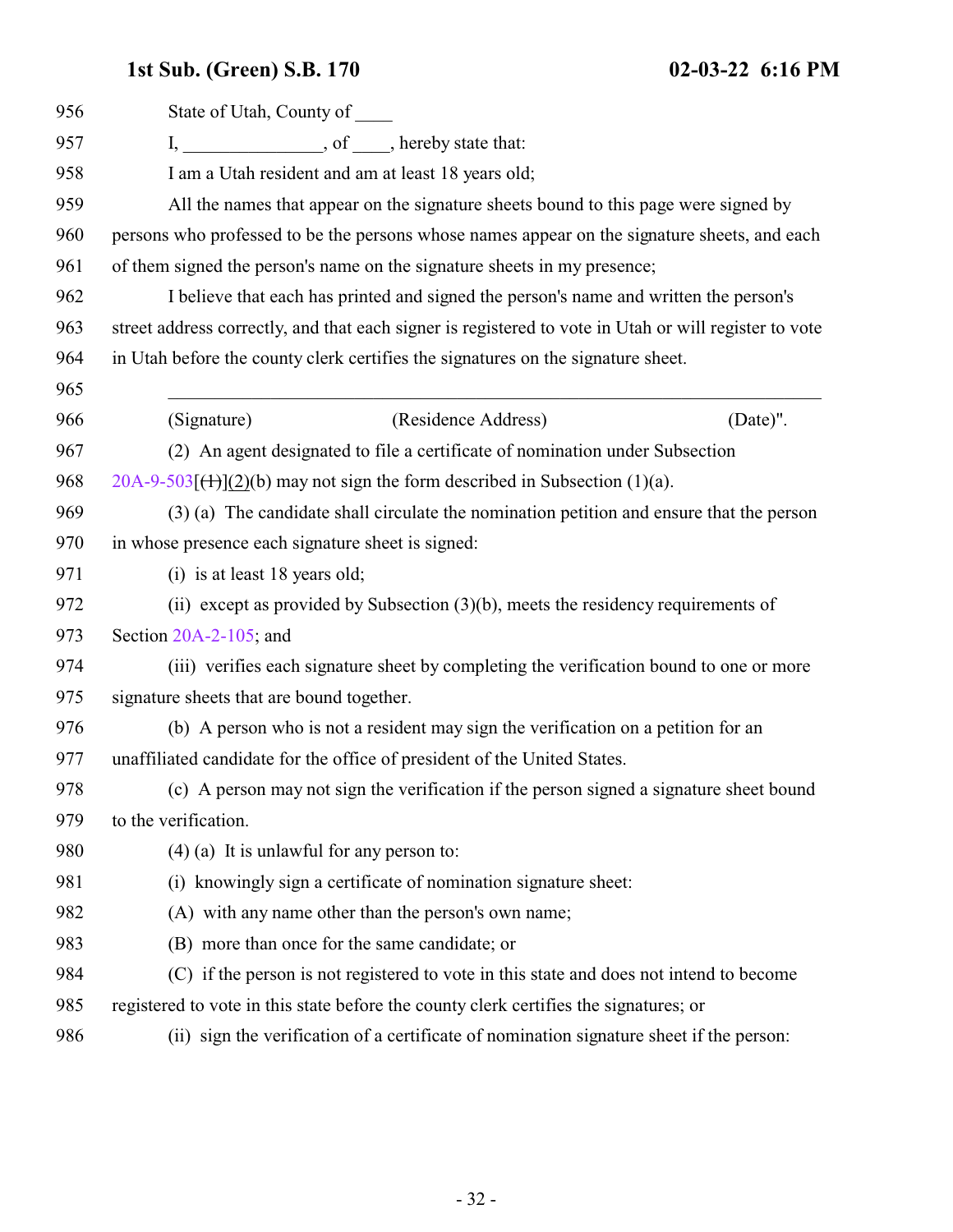<span id="page-32-0"></span>

| 987  | (A) except as provided by Subsection $(3)(b)$ , does not meet the residency requirements                 |
|------|----------------------------------------------------------------------------------------------------------|
| 988  | of Section 20A-2-105;                                                                                    |
| 989  | (B) has not witnessed the signing by those persons whose names appear on the                             |
| 990  | certificate of nomination signature sheet; or                                                            |
| 991  | (C) knows that a person whose signature appears on the certificate of nomination                         |
| 992  | signature sheet is not registered to vote in this state and does not intend to become registered to      |
| 993  | vote in this state.                                                                                      |
| 994  | (b) Any person violating this Subsection (4) is guilty of a class A misdemeanor.                         |
| 995  | (5) (a) The candidate shall submit the petition and signature sheets to the county clerk                 |
| 996  | for certification when the petition has been completed by:                                               |
| 997  | (i) at least 1,000 registered voters residing within the state when the nomination is for                |
| 998  | an office to be filled by the voters of the entire state; or                                             |
| 999  | (ii) at least 300 registered voters residing within a political division or at least 5% of               |
| 1000 | the registered voters residing within a political division, whichever is less, when the                  |
| 1001 | nomination is for an office to be filled by the voters of any political division smaller than the        |
| 1002 | state.                                                                                                   |
| 1003 | (b) In reviewing the petition, the county clerk shall count and certify only those persons               |
| 1004 | who signed the petition with a holographic signature who:                                                |
| 1005 | (i) are registered voters within the political division that the candidate seeks to                      |
| 1006 | represent; and                                                                                           |
| 1007 | (ii) did not sign any other certificate of nomination for that office.                                   |
| 1008 | (c) The candidate may supplement or amend the certificate of nomination at any time                      |
| 1009 | on or before the filing deadline.                                                                        |
| 1010 | Section 11. Section 20A-9-503 is amended to read:                                                        |
| 1011 | 20A-9-503. Certificate of nomination -- Filing -- Fees.                                                  |
| 1012 | (1) $\lceil (a) \rceil$ Except as provided in Subsection (1)(b), after the certificate of nomination has |
| 1013 | been certified, executed, and acknowledged by the county clerk, the candidate shall:                     |
| 1014 | $(i)$ between the second Friday in March and the close of normal office hours on the                     |
|      |                                                                                                          |
| 1015 | third Thursday in March of the year in which the regular general election will be held:                  |
| 1016 | $[\vec{A}]$ (a) (i) file the petition in person with the lieutenant governor, if the office the          |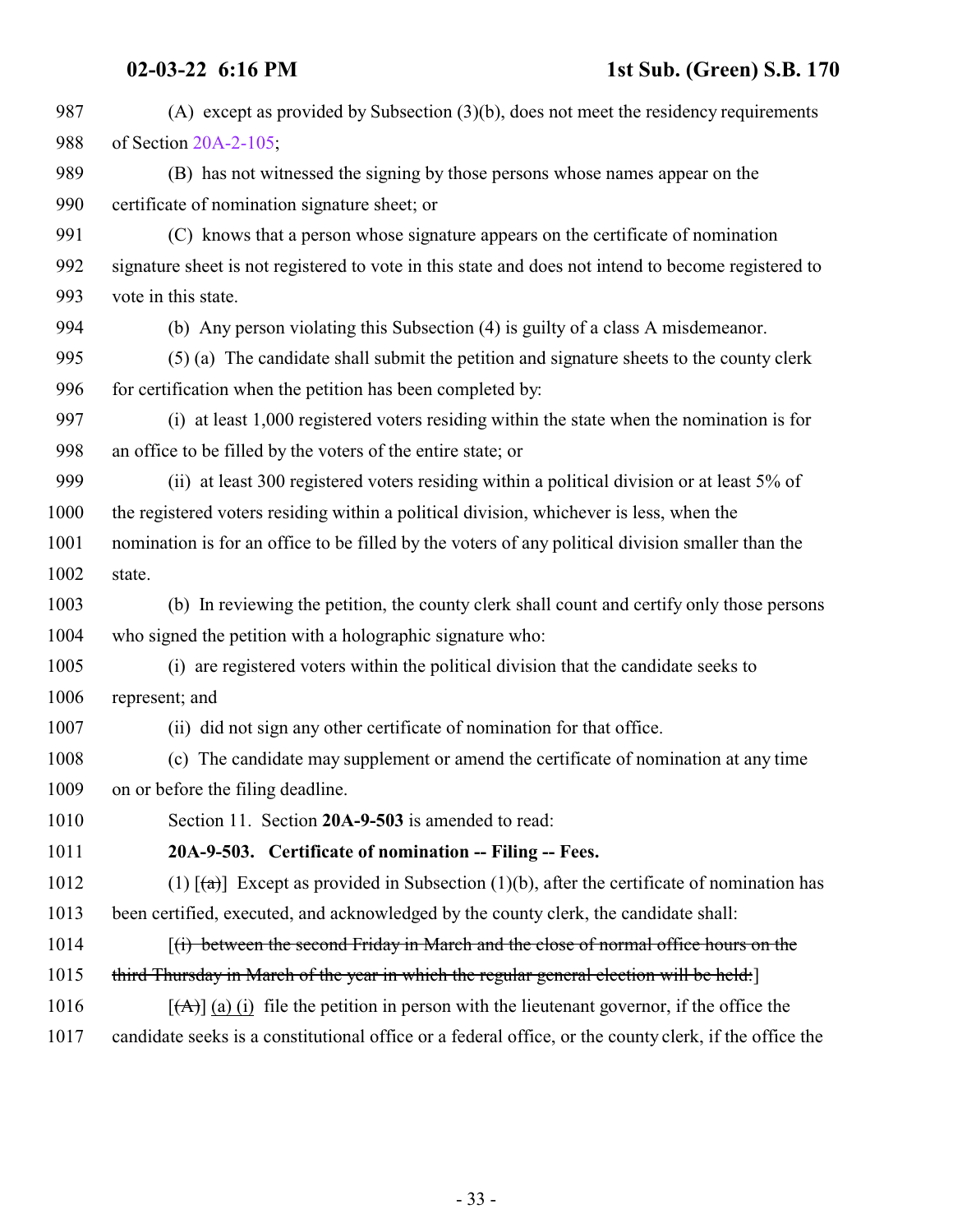| 1018 | candidate seeks is a county office, during the declaration of candidacy filing period described                                |
|------|--------------------------------------------------------------------------------------------------------------------------------|
| 1019 | in Section $20A-9-201.5$ ; and                                                                                                 |
| 1020 |                                                                                                                                |
| 1021 | $[\overrightarrow{t})]$ (b) not later than the close of normal office hours on June 15 of any                                  |
| 1022 | odd-numbered year:                                                                                                             |
| 1023 | $[\overrightarrow{A}]$ (i) file the petition in person with the municipal clerk, if the candidate seeks an                     |
| 1024 | office in a city or town, or the local district clerk, if the candidate seeks an office in a local                             |
| 1025 | district; and                                                                                                                  |
| 1026 | $\left[\frac{1}{10}\right]$ (ii) pay the filing fee.                                                                           |
| 1027 | $[\phi(\mathbf{t})$ (2) (a) The provisions of this Subsection $[\mathbf{t}](\mathbf{t})$ (2) do not apply to an                |
| 1028 | individual who files a declaration of candidacy for president of the United States.                                            |
| 1029 | $[\overrightarrow{tii}]$ (b) Subject to Subsections $[\overrightarrow{t3}]$ (4)(c) and 20A-9-502(2), an individual may         |
| 1030 | designate an agent to file a declaration of candidacy with the appropriate filing officer if:                                  |
| 1031 | $[\hat{A}]$ (i) the individual is located outside of the state during the entire filing period;                                |
| 1032 | $[\overline{(B)}]$ (ii) the designated agent appears in person before the filing officer; and                                  |
| 1033 | $[\text{(\textcircled{f})}]$ (iii) the individual communicates with the filing officer using an electronic                     |
| 1034 | device that allows the individual and filing officer to see and hear each other.                                               |
| 1035 | $[\frac{1}{2}]$ (3) (a) At the time of filing, and before accepting the petition, the filing officer                           |
| 1036 | shall read the constitutional and statutory requirements for candidacy to the candidate.                                       |
| 1037 | (b) If the candidate states that he does not meet the requirements, the filing officer may                                     |
| 1038 | not accept the petition.                                                                                                       |
| 1039 | $[\langle 3\rangle]$ (4) (a) An individual filing a certificate of nomination for president or vice                            |
| 1040 | president of the United States under this section shall pay a filing fee of \$500.                                             |
| 1041 | (b) Notwithstanding Subsection $(1)$ , $\lceil a \frac{\text{person}}{\text{an}} \rceil$ an individual filing a certificate of |
| 1042 | nomination for president or vice president of the United States:                                                               |
| 1043 | (i) may file the certificate of nomination [between the second Friday in March and the                                         |
| 1044 | close of normal office hours on August 15 of the year in which the regular general election will                               |
| 1045 | be held] during the declaration of candidacy filing period described in Section 20A-9-201.5;                                   |
| 1046 | and                                                                                                                            |
| 1047 | (ii) may use a designated agent to file the certificate of nomination.                                                         |
| 1048 | (c) An agent designated under Subsection $[(1)(b)(ii)]$ (2) or described in Subsection                                         |